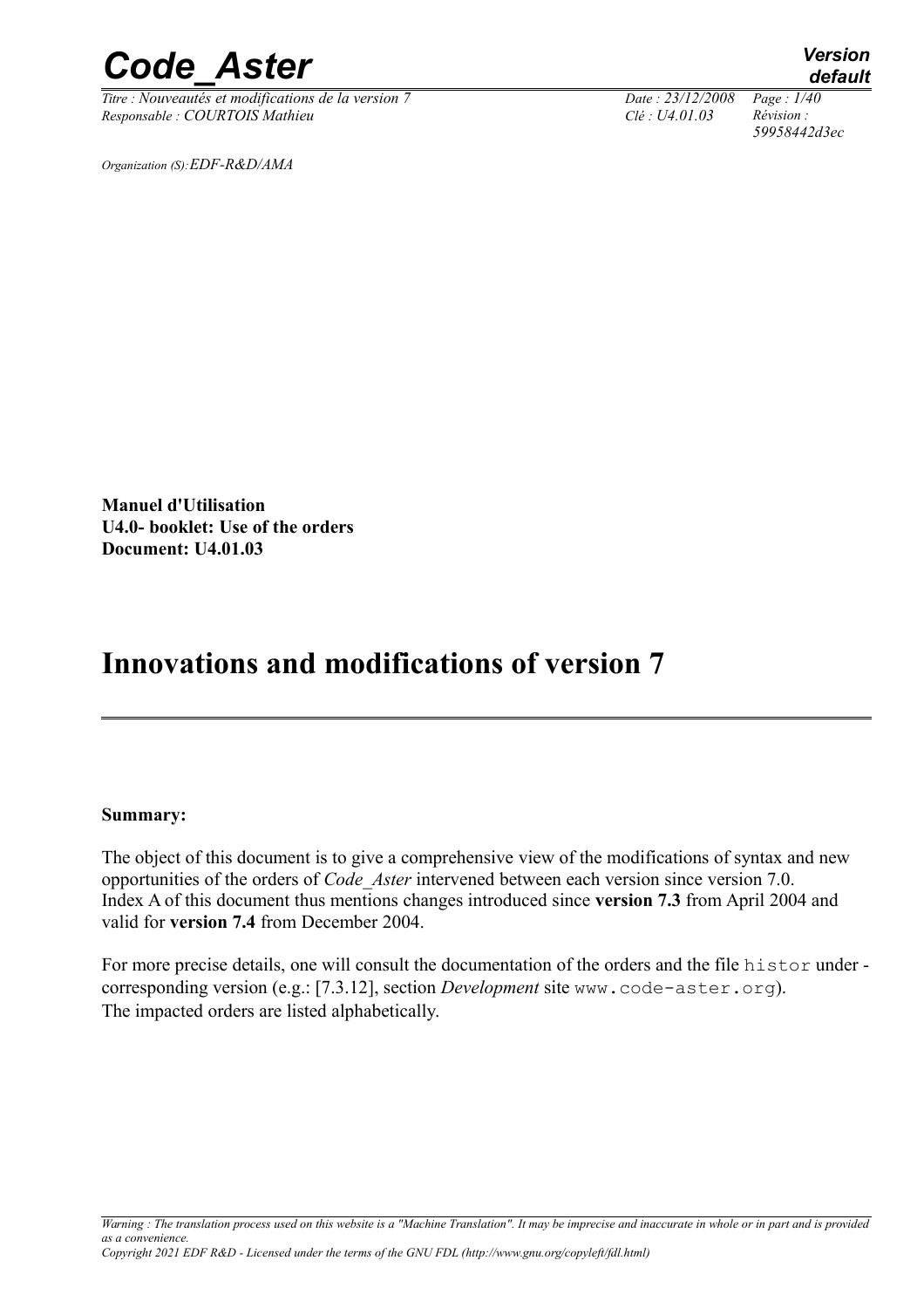*Titre : Nouveautés et modifications de la version 7 Date : 23/12/2008 Page : 2/40 Responsable : COURTOIS Mathieu Clé : U4.01.03 Révision :* 

*59958442d3ec*

# **1 Innovations between 7.3 and 7.4**

# **1.1 Modifications of the environment**

# **1.1.1 Med**

*Code Aster* be pressed now on library MED 2.2. For reading files with the format med 2.1.5, they should be converted with the tool med\_import (there do not exist tools in the opposite direction).

# **1.1.2 Lobster**

Following the change of version of med, lobster also evolved to support the same level of library. lobster 7.1 also bring other innovations (cf [U7.03.xx]).

# **1.2 New orders**

# **1.2.1 CREA\_TABLE**

This order makes it possible to create a table starting from a function or several lists of entireties, realities or character strings. One can create a full table or with holes by indicating the lines which one wishes to inform.

# **1.2.2 DEFI\_COMPOR**

This order makes it possible to define a single-crystal or polycrystalline behavior.

# **1.2.3 DEFI\_PART\_FETI**

This order makes it possible to create a partitioning under-fields for a resolution by the Feti method.

# **1.2.4 IMPR\_FONCTION**

This new order replaces IMPR COURBE, and it treats only the functions (from where the name change), the tables being treated by IMPR\_TABLE (cf [7.3.13]).

# **1.2.5 MACR\_ECLA\_PG**

This macro-order replace the options ECLA PG of the two orders CREA\_MAILLAGE and CREA\_RESU. Coherence between the two orders is thus ensured.

# **1.2.6 MODI\_MODELE\_XFEM**

This order makes it possible to create finite elements with ddl nouveau riches necessary to method XFEM.

# **1.3 Reabsorbed orders**

# **1.3.1 DEFI\_VALEUR**

Contents of the Python objects being saved (in the file  $\text{pick}.1$ ) "at side" of the base Aster (file glob.1), it is not necessary any more to have a specific order to define a parameter. For example (see also [U3.01.0x]): deuxpi =  $2.*pi$ 

# **1.3.2 IMPR\_COURBE**

*Warning : The translation process used on this website is a "Machine Translation". It may be imprecise and inaccurate in whole or in part and is provided as a convenience.*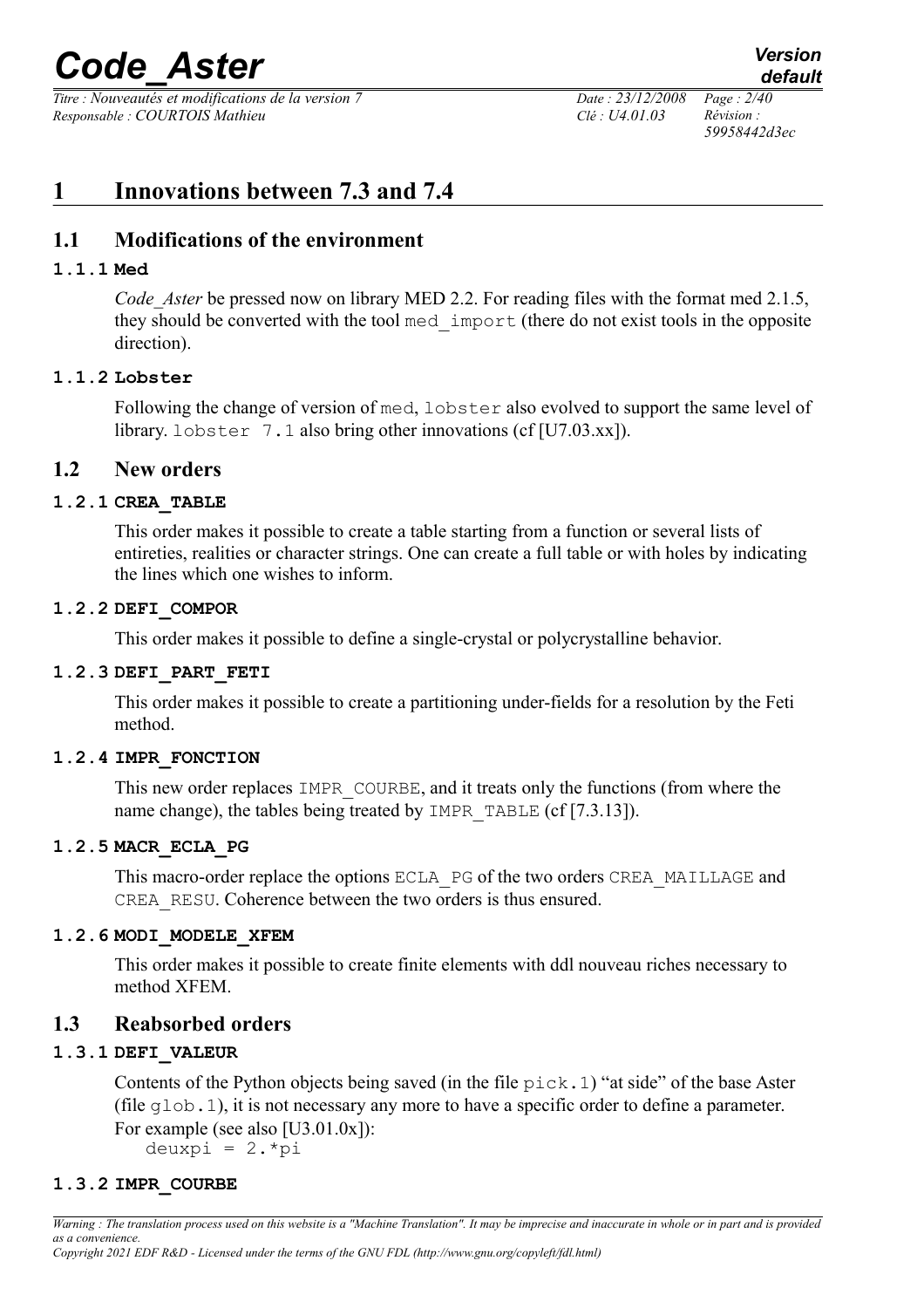*Titre : Nouveautés et modifications de la version 7 Date : 23/12/2008 Page : 3/40 Responsable : COURTOIS Mathieu Clé : U4.01.03 Révision :* 

*59958442d3ec*

Replaced by IMPR FONCTION (cf [7.3.13]).

#### **1.3.3 POST\_GOUJ2E**

This order had not been reabsorbed at the same time as the associated macros MACR\_GOUJ2E\_MAIL/CALC. The method for calculation is preserved in the CAS-tests zzzz120a and zzzz120b (cf [7.2.14]).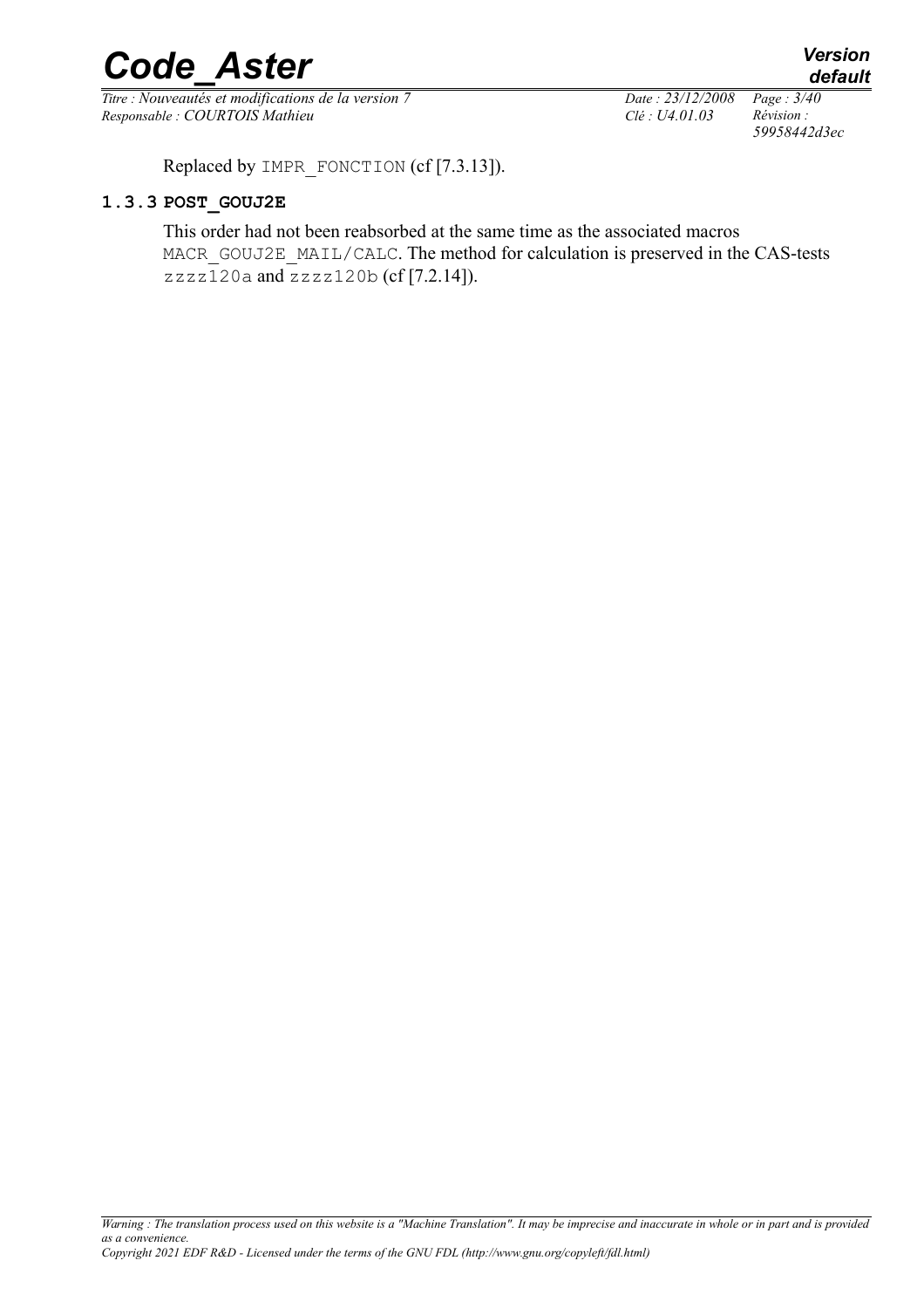*Titre : Nouveautés et modifications de la version 7 Date : 23/12/2008 Page : 4/40 Responsable : COURTOIS Mathieu Clé : U4.01.03 Révision :* 

*59958442d3ec*

# **1.4 Modifications common to several orders**

# **1.4.1 Keywords FILE and UNIT**

<span id="page-3-0"></span>According to the type of order, one was to use is UNIT (reading commands) where a logical number of unit was expected, that is to say FILE (orders of postprocessing) behind which one not expected a file name but a "label" (ddname) which was associated with a unit logical by default or affected via the order DEFI FICHIER (ex-DEFUFI). The concept of label disappears; the orders function all with UNIT and, those which can use a true file name accept also the keyword FILE.

The risk of confusion is reduced: one provides to UNIT the logical unit well informed in astk and with FILE a file name complete Unix (see also the use of REPE IN/REPE OUT in the documentation of astk [U1.04.00]).

# **1.4.2 Orders of postprocessing CALC\_ELEM, CALC\_NO, CALC\_G\_LOCAL\_T, CALC\_G\_THETA\_T, POST\_ELEM**

# **MODEL, CHAM\_MATER, CARA\_ELEM, EXCIT become optional:**

·The structure of data result (exit of STAT\_NON\_LINE, THER\_LINEAIRE…) keep in memory these 4 parameters, it thus becomes optional to provide them to these operators of postprocessings. One can however inform these keywords in certain typical cases; it is checked whereas they are the same ones which was used for calculation, if it is not the case, one emits an alarm or one stops in error (case of MODEL) (cf [7.3.7], [7.3.24]).

# **1.5 Modified orders**

# **1.5.1 AFFE\_CARA\_ELEM**

# **ANGL\_L, POUR\_CENT\_L, POUR\_CENT\_T removed, SECTION\_L famous in SECTION :**

·These keywords do not have any more interest since the introduction of new elements of grid membrane which make it possible to model the grids of reinforcement in a given direction, and which are usable jointly with a modeling 3D of the concrete. In the same way the elements roasts (usable with "hull" work from now on in only one direction. The orientation of the reinforcements is defined under ANGL\_REP (cf [7.3.10]).

# **POUTRE/VARI\_SECT modified:**

· To guide the user among the possible choices, one chooses a value now for SECTION, then for VARI\_SECT (new choice: CONSTANT by default) what makes it possible to limit the list of possible for CARA (cf [7.3.23]).

# **PREC\_AIRE, PREC\_INERTIE new:**

• One checks the coherence of the information (surface and inertia of the multifibre beams) provided under the keywords BEAM and AFFE\_SECT with the precision indicated by these keywords (cf [7.3.28]).

# **1.5.2 AFFE\_CHAR\_MECA/AFFE\_CHAR\_MECA\_F**

#### **FORMULATION new:**

*Warning : The translation process used on this website is a "Machine Translation". It may be imprecise and inaccurate in whole or in part and is provided as a convenience. Copyright 2021 EDF R&D - Licensed under the terms of the GNU FDL (http://www.gnu.org/copyleft/fdl.html)*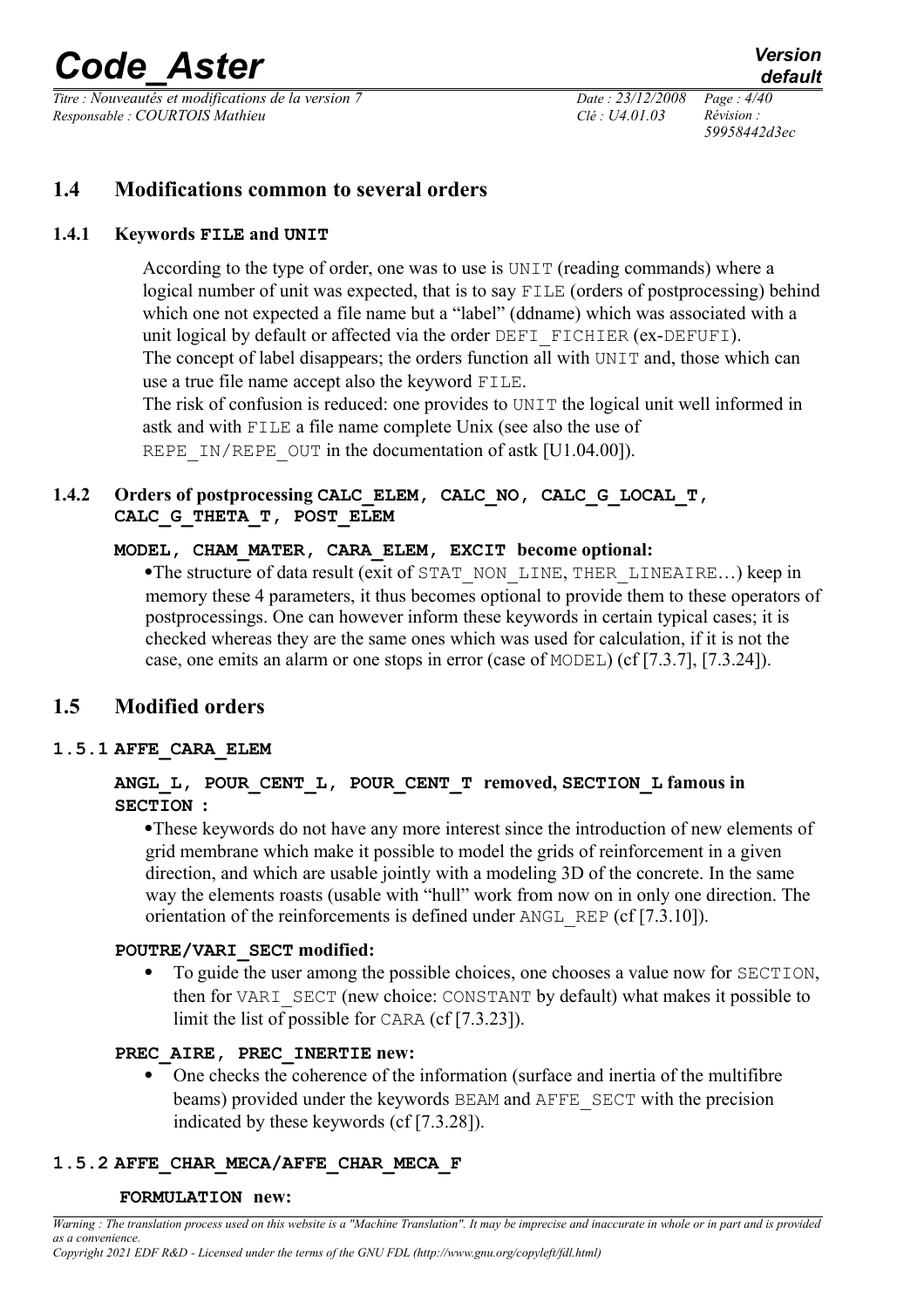*Titre : Nouveautés et modifications de la version 7 Date : 23/12/2008 Page : 5/40 Responsable : COURTOIS Mathieu Clé : U4.01.03 Révision :* 

*59958442d3ec*

*default*

·At the time of the resolution of a problem of contact with the method continues, one has the choice between a formulation in displacement (value DEPL) or of speed (value QUICKLY, well adapted numerically to the treatment of the shocks) (cf [7.3.18]).

### **TOLE\_PROJ replaced by TOLE\_PROJ\_EXT, TOLE\_PROJ\_INT new:**

• In the case of symmetrical pairing MAIT\_ESCL\_SYME, it is necessary to have a tolerance of projection for the detection of the worthless pivots (cf [7.3.23]).

#### **ITER\_MULT\_MAXI new:**

ITER MULT MAXI multiplied by the number of nodes slaves gives the maximum number of iterations of contact (cf [7.3.23]).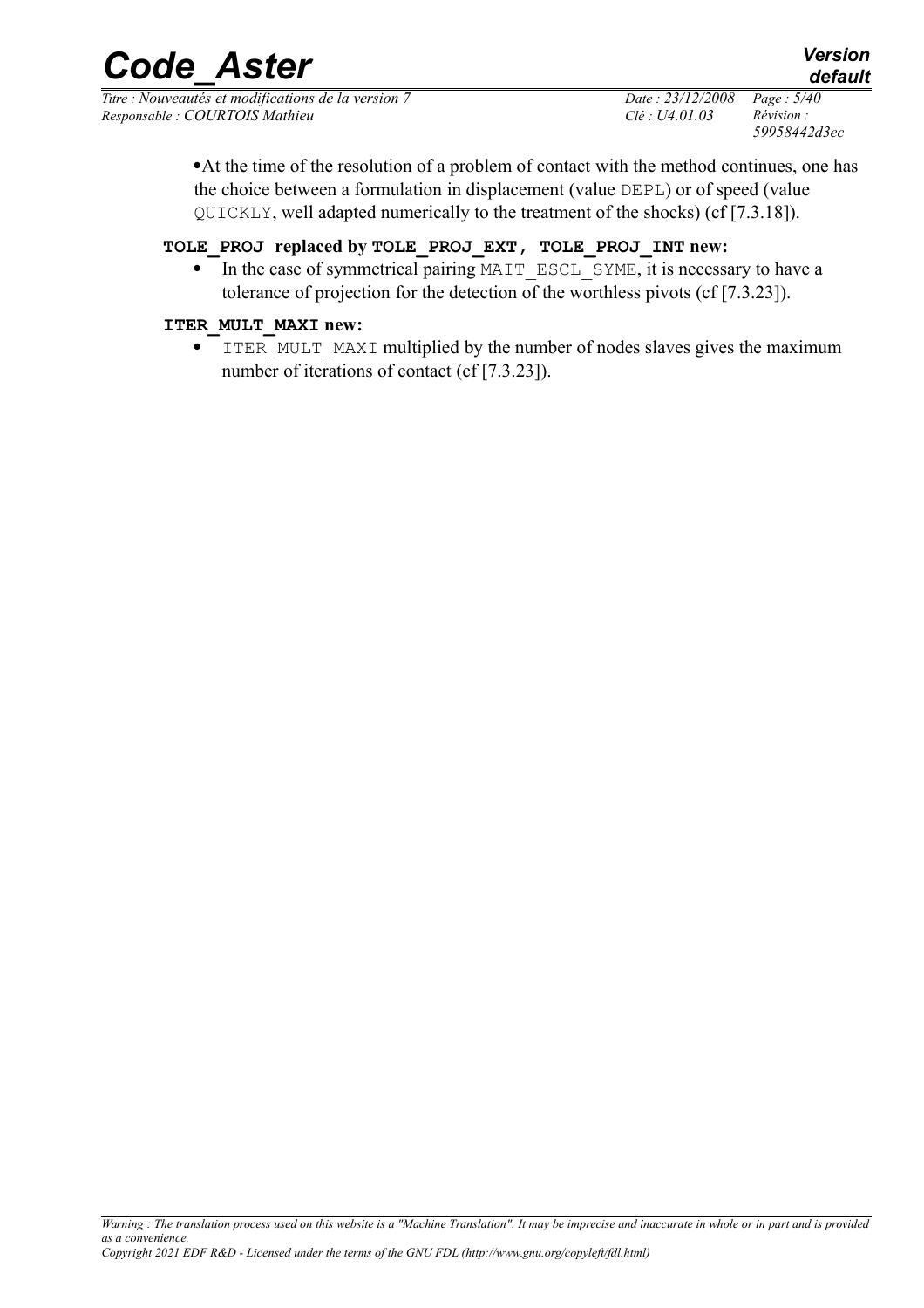*Titre : Nouveautés et modifications de la version 7 Date : 23/12/2008 Page : 6/40 Responsable : COURTOIS Mathieu Clé : U4.01.03 Révision :* 

*59958442d3ec*

**COEF\_MULT\_2 , VECT\_NORM\_2 , DIST\_1 , DIST\_2 replaced by COEF\_MULT\_ESCL , VECT\_NORM\_ESCL , DIST\_MAIT and DIST\_ESCL :**

Homogenisation of the vocabulary following the renaming of GROUP  $MA$  1/2 in GROUP MA MAIT/ESCL (cf [7.3.24]).

# **GRAPPE\_FLUIDE new keywords:**

· Several keywords making it possible to locate the forces according to their type and their zone application were added (APPL\_FORC\_xxxx, DIRE\_FORC\_FPLAQ, UNITE IMPR  $xxxx$ ) (cf [7.3.23]).

#### **HARLEQUIN modifications:**

· Improvement of the method Harlequin (cf reference document) and addition of the keywords COND\_LIM, JOINING, POIDS\_GROSSIER, POIDS\_FIN (cf [7.3.28]).

#### **1.5.3 AFFE\_MATERIAU**

#### **SECH\_REF new:**

·Allows to inform the value of the drying of reference; with this concentration, the withdrawal of desiccation is null. The user must think of informing K\_DESSIC if its field of drying is variable (cf [7.3.2]).

#### **1.5.4 CALC\_FATIGUE**

#### **MODEL removed:**

•The keyword was not useful (cf [7.3.2]).

#### **1.5.5 CALC\_FONCTION**

#### **METHOD new:**

•Improvement of the calculation of the FFT by adding the method PROL ZERO in which one supplements the signal with zeros (cf [7.3.14]).

# **1.5.6 CALC\_G\_LOCAL\_T and CALC\_G\_THETA\_T**

#### **EXCIT replace LOAD :**

·The multiplicative coefficient of the loads was not taken into account. It is now the case, LOAD, FONC\_MULT and TYPE\_CHARGE are added under EXCIT. Even modification in CALC G THETA  $T$  (cf [7.3.6]). By default, it is not necessary besides to provide EXCIT, which is stored in the SD result (cf [§1.4.2]).

#### **QUICKLY, ACCE new:**

•Allow to take into account the terms of inertia in the calculation of G (cf [7.3.4]).

# **1.5.7 CREA\_MAILLAGE**

*Warning : The translation process used on this website is a "Machine Translation". It may be imprecise and inaccurate in whole or in part and is provided as a convenience.*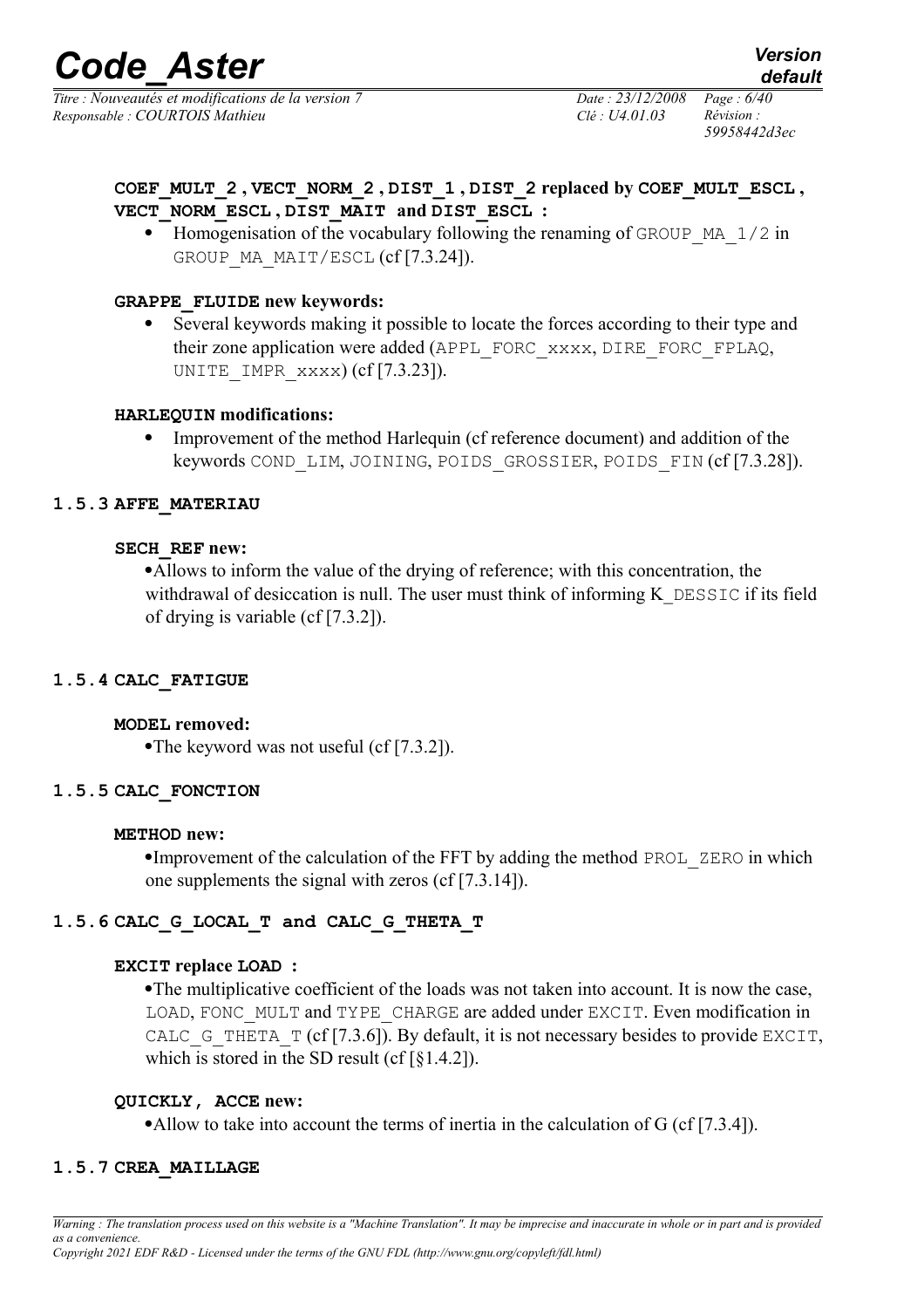*Titre : Nouveautés et modifications de la version 7 Date : 23/12/2008 Page : 7/40 Responsable : COURTOIS Mathieu Clé : U4.01.03 Révision :* 

*59958442d3ec*

#### **NOM\_CHAM new:**

·To burst the elements (ECLA\_PG), it is necessary to know the family of points of Gauss used. For that, one must provide the name of the field (cf [7.3.19]).

#### **1.5.8 CREA\_RESU**

#### **MODEL, CHAM\_MATER, CARA\_ELEM new:**

•Allow to create a result of the type elas  $mult$  (MACRO ELAS MULT) (cf [7.3.7]).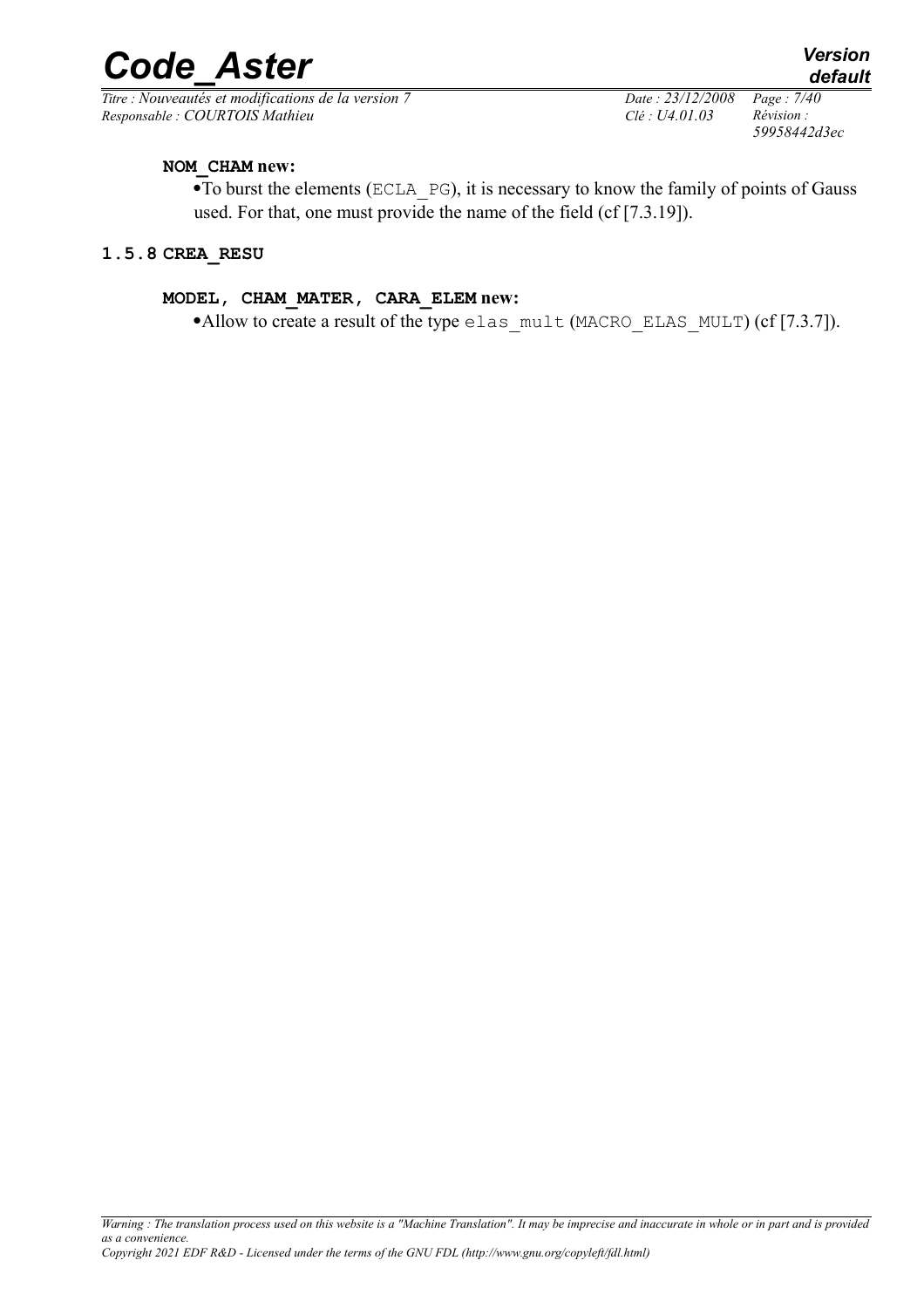*Titre : Nouveautés et modifications de la version 7 Date : 23/12/2008 Page : 8/40 Responsable : COURTOIS Mathieu Clé : U4.01.03 Révision :* 

*59958442d3ec*

#### **1.5.9 BEGINNING**

#### **FORMAT\_HDF=' OUI'/'NOT' replace the keyword factor HDF :**

·The bases with format HDF (portable binary format between machines of different architectures) are now supported by astk, it is thus enough to specify if one wants to read a base with this format or not (cf [7.3.8]).

#### **VISU\_EFICAS new:**

·Allows to indicate (in the CAS-tests) if a command file is readable in Eficas or not (cf  $[7.3.5]$ ).

#### **1.5.10DEFI\_FICHIER**

#### **FILE replace NOM\_SYSTEME :**

•In the idea of the simplification of the keywords UNIT and FILE (cf [7.3.14]).

- **Turn over a free logical unit** (primarily for the macros) **:**
	- · In order not to cause conflict by choosing a logical unit already used, DEFI FICHIER return a free number of unit (cf [7.3.23]).

#### **1.5.11DEFI\_MATERIAU**

#### **LEMA\_SEUIL/\_FO new:**

·Introduction of a law of behavior derived from the law of Lemaître: below threshold the law is elastic, starting from the threshold, it behaves like a typical case of the law of Lemaître (cf [7.3.27]).

#### **GRANGER\_FP\_INDT new:**

•It is about a law of Granger at a constant temperature (cf [7.3.24]).

#### **ENDO\_ORTH\_BETON new:**

·Orthotropic law of behavior of the concrete with taking into account of the damage (cf [7.3.23]).

#### **DRUCK\_PRAGER/\_FO new (old DRUCKER\_PRAGER ):**

·Addition of the possibility of calculating the sensitivity in 2D and 3D of the model of Drucker-Prager, the addition of  $F$ O obliged has famous the model to avoid the conflicts of name (cf [7.3.21]).

#### **VISC\_SINH replace ROUSS\_VISC :**

·With the addition of the laws of viscoplastic behavior VISC\_ISOT\_TRAC and VISC\_ISOT\_LINE, the viscous model being that already used by ROUSS\_VISC, the keyword was famous to be more general (cf [7.3.19]).

#### **JOINT\_BA new:**

·New law of behavior of steel-concrete connection in 2D (cf [7.3.8]).

#### **BARCELONA - ALPHAB new:**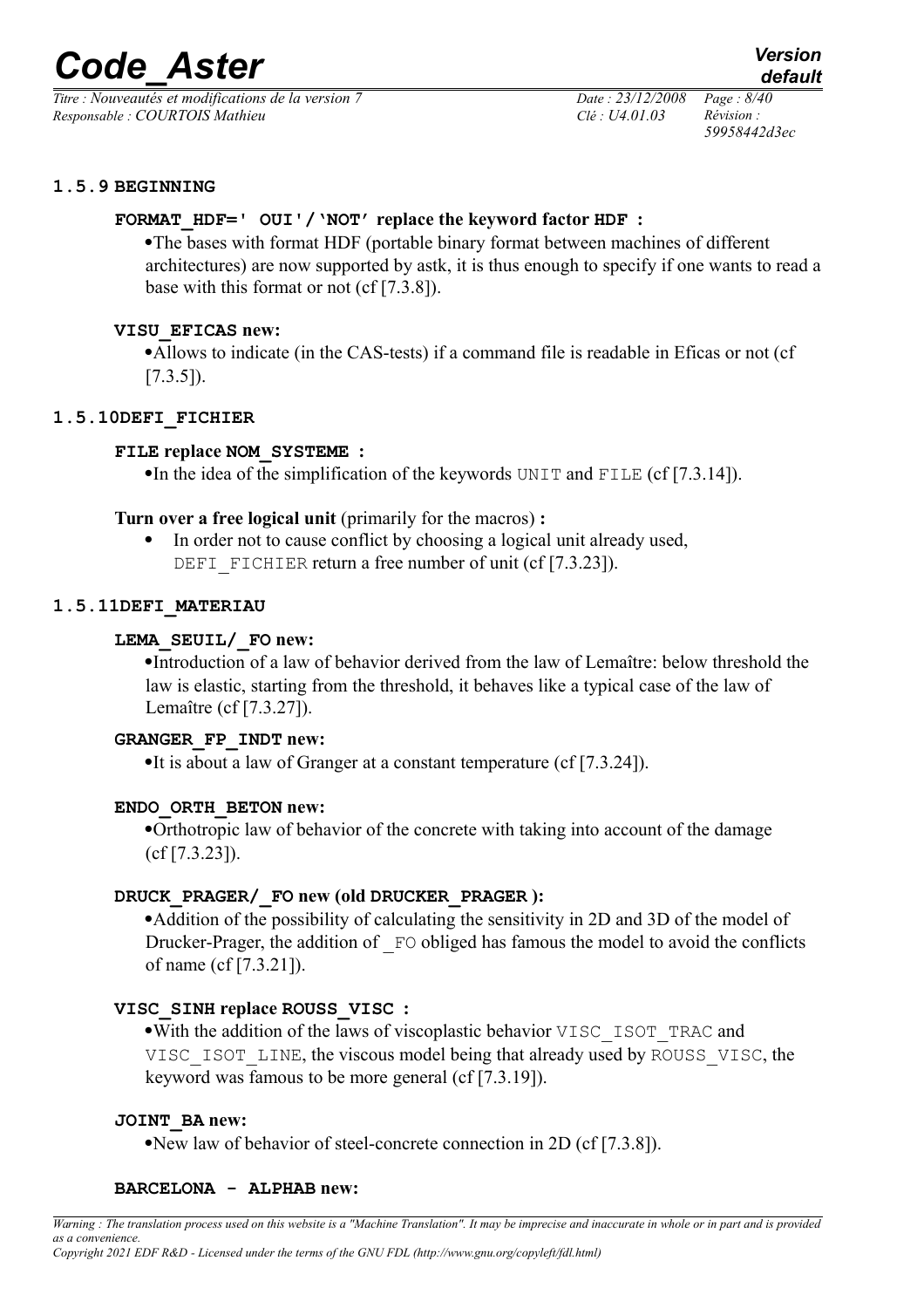*Titre : Nouveautés et modifications de la version 7 Date : 23/12/2008 Page : 9/40 Responsable : COURTOIS Mathieu Clé : U4.01.03 Révision :* 

*59958442d3ec*

·If it is not provided, the parameter is calculated by the code (cf [7.3.6]).

**ECOU\_VISCi, ECOU\_ISOTi, ECOU\_PLASi, ECOU\_CINEi new:** •Allow to define the parameters of the single-crystal behaviors (cf [7.3.1]).

#### **1.5.12DEFI\_MODELE\_GENE**

#### **OPTION=' REDUIT' new:**

·This option makes it possible to use the dynamic under-structuring by a method of modes of interface in order to reduce the size of the generalized modes, associated keywords: GROUP MA\_MAIT\_1/2, MAILLE\_MAIT\_1/2  $(cf [7.3.18])$ .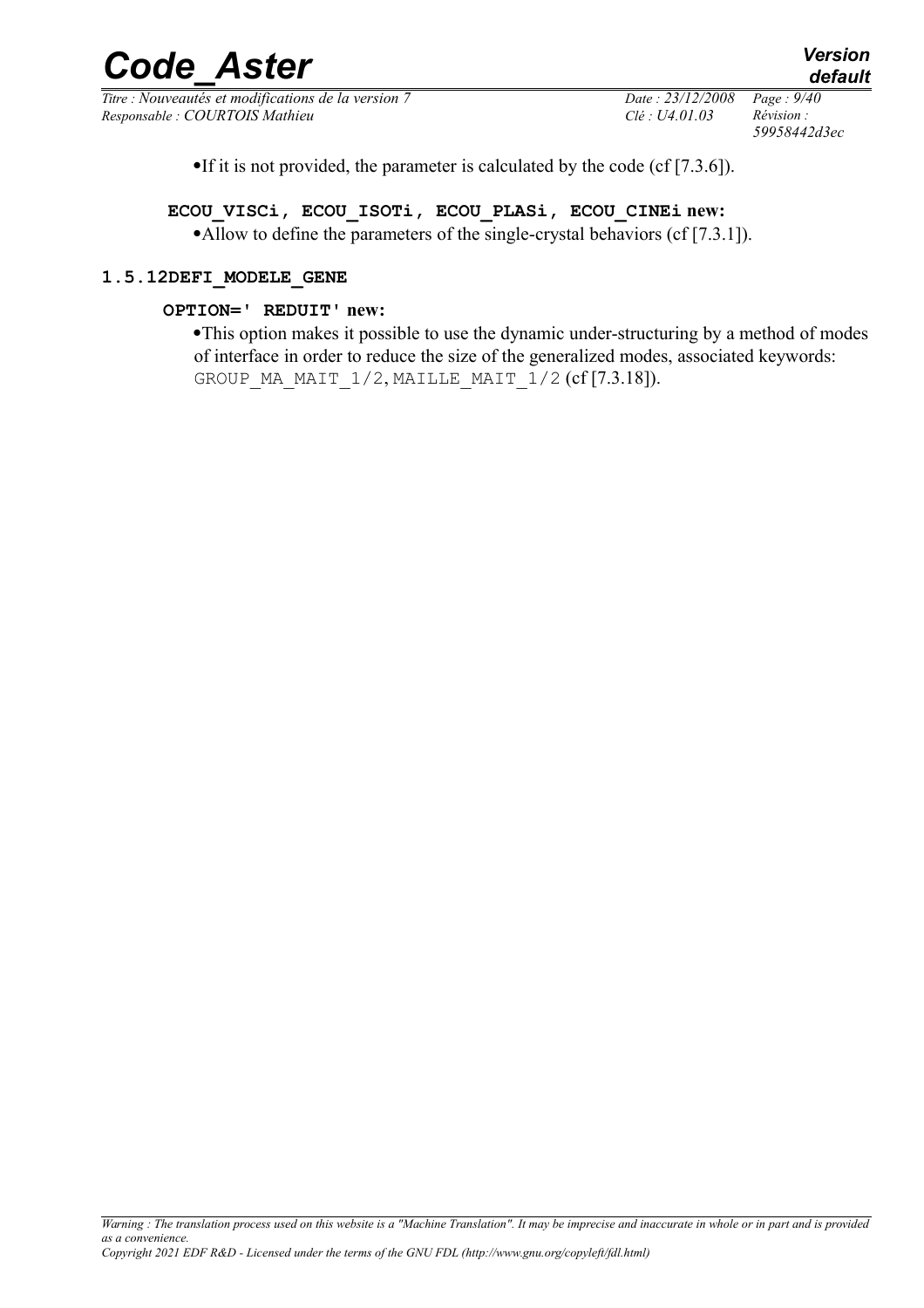*Titre : Nouveautés et modifications de la version 7 Date : 23/12/2008 Page : 10/40 Responsable : COURTOIS Mathieu Clé : U4.01.03 Révision :* 

*59958442d3ec*

### **1.5.13TO DESTROY**

#### **ALARM new:**

·To use only in the macros-orders, this keyword makes it possible not to emit of alarm when one tries to remove a concept which does not exist (cf [7.3.27]).

#### **CLASS new:**

•Allows to remove an Aster object on the volatile basis (cf [7.3.8]).

#### **1.5.14DYNA\_NON\_LINE**

#### **TETA\_METHODE new:**

·Introduction of a formulation of speed for integration of the contact in dynamics. The value of  $\theta$  (parameter of the diagram of integration in time) can be selected between 0.5 and 1. , this allows at the time of the resolution of a problem of contact with the method continues to vary dissipation during the phase of separation (cf [7.3.18], [7.3.22]).

#### **REAC\_ITER\_ELAS new:**

·Parameter to control the frequency of reactualization of the secant matrix (cf [7.3.21]).

#### **1.5.15DYNA\_TRAN\_EXPLI**

### *It should be noted that this order will amalgamate with DYNA\_NON\_LINE in version 8.1.* **REAC\_ITER\_ELAS new:**

·Parameter to control the frequency of reactualization of the secant matrix (cf [7.3.21]).

#### **1.5.16END/CONTINUATION**

#### **FORMAT\_HDF=' OUI'/'NOT' replace the keyword factor HDF :**

·The bases with format HDF (portable binary format between machines of different architectures) are now supported by astk, it is thus enough to specify if one wants to or not read/write a base with this format (cf [7.3.8]).

#### **1.5.17FORMULA**

#### **NOM\_PARA, VALE new:**

· The formulas are now unspecified expressions Python (it is enough that one can evaluate them all the same!). The names of parameters and the expression are defined under these two distinct keywords (cf [7.3.21] and [U4.31.05]).

#### **1.5.18IMPR\_FICO\_HOMA**

**UNITE\_CONF, UNITE\_DONN replace FICHIER\_CONF, FICHIER\_DONN :** •In the same spirit as in the paragraph  $\lceil \xi \cdot 1.4.1 \rceil$  (cf  $\lceil 7.3.23 \rceil$ ).

#### **MAJ\_CHAM becomes a keyword factor…**

·… to offer more flexibility in the choice of the fields to be updated during an adaptation of grid (cf [7.3.20]).

#### **1.5.19IMPR\_FONCTION**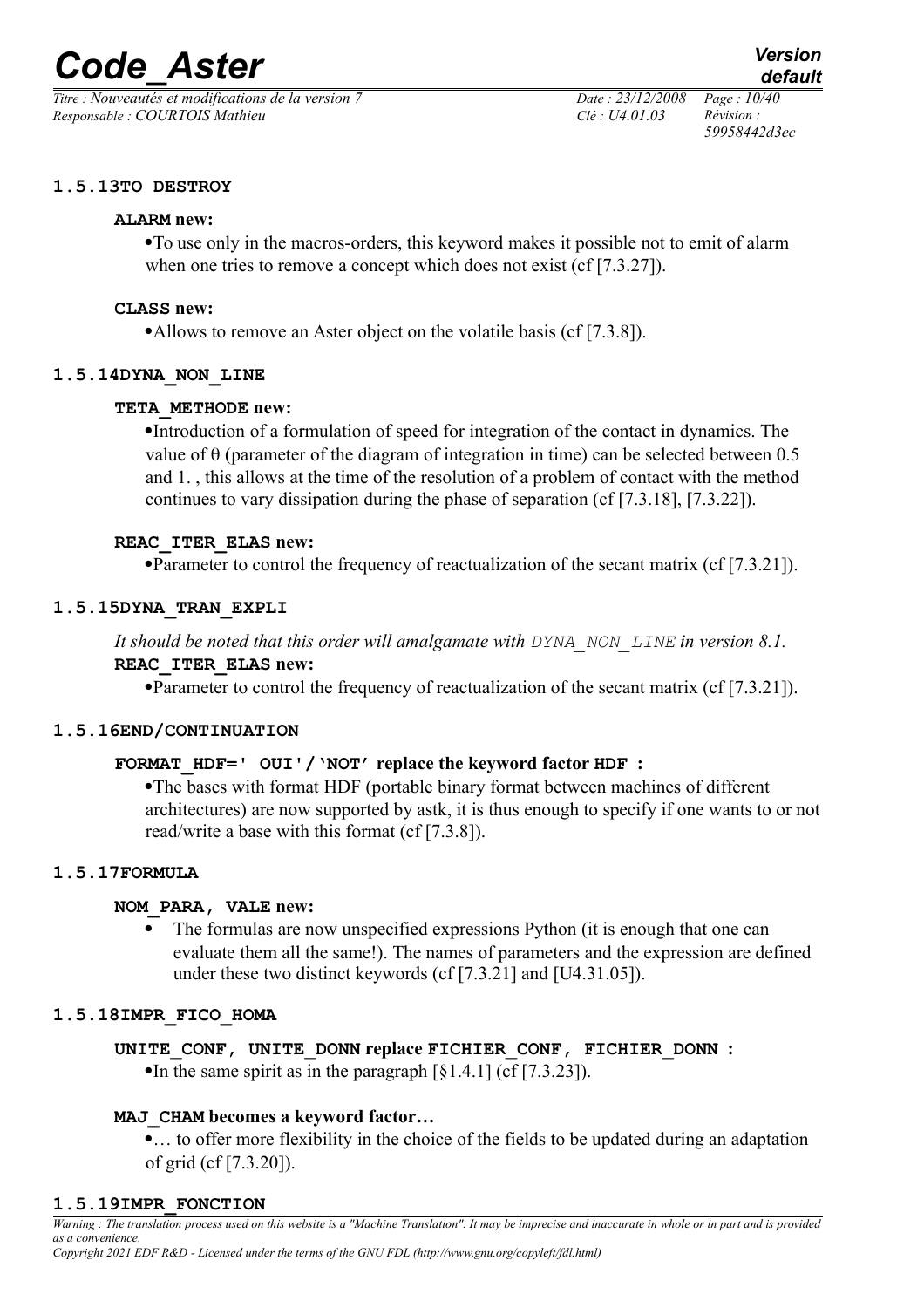*Titre : Nouveautés et modifications de la version 7 Date : 23/12/2008 Page : 11/40 Responsable : COURTOIS Mathieu Clé : U4.01.03 Révision :* 

*59958442d3ec*

*The order was completely rewritten (cf [7.3.13]).*

#### **FORMAT modified:**

- ·In a preoccupation with a homogenisation with the other orders, the format EXCEL becomes TABLE.
- ·Formats XMGRACE and AGRAF are dedicated to the tracers of the same name.
- ·Formats RESULT, ORDER and EARTHQUAKE are removed.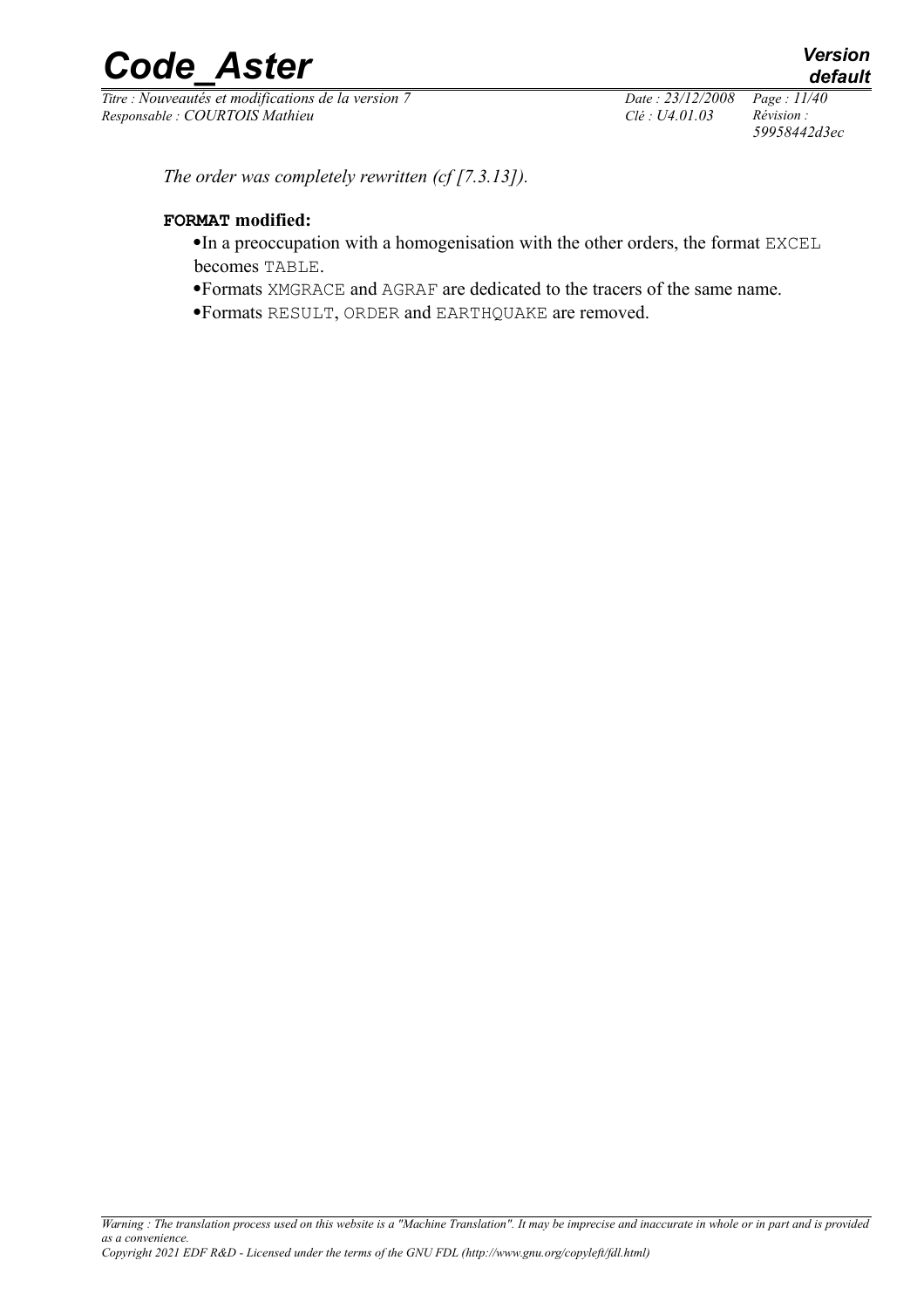*Titre : Nouveautés et modifications de la version 7 Date : 23/12/2008 Page : 12/40 Responsable : COURTOIS Mathieu Clé : U4.01.03 Révision :* 

*59958442d3ec*

#### **PILOT new (if FORMAT=' XMGRACE' ):**

·By default, one produces a file ready to be to visualize in xmgrace. One can also invite the various pilots available for xmgrace in order to produce a file ready to be introduced into a note of calculation like a file POSTSCRIPT, PNG or JPEG.

### **STYLE, COLOR, MARKER modified:**

These keywords make it possible to define the style of each curve, these are now entireties that it is necessary to provide.

# **FREQ\_GRILLE\_X/Y replace GRILLE\_X/Y :**

Because agraf a frequency of squaring waits and xmgrace a step of grid.

#### **FREQ\_MARQUEUR is moved under the keyword factor CURVE .**

#### **UNIT, UNITE\_DIGR modified:**

· UNIT the logical number of unit of the file contains in which one produces the curve (file .dogr with the format AGRAF). UNITE\_DIGR allows to choose the logical unit associated with the file .digr with the format AGRAF.

#### **TITLE replace TITRE\_GRAPHIQUE , SOUS\_TITRE replace COMMENT.**

#### **TABLE removed:**

· It is the role of the order IMPR\_TABLE.

#### **RECU\_GENE removed:**

The order treats only the functions (or tablecloths). It is necessary to proceed in two times: to recover the values with RECU\_FONCTION, then impression itself with IMPR\_FONCTION.

#### **1.5.20IMPR\_RESU**

#### **FILE, FORMAT moved:**

·These keywords are moved out of keyword factor RESU so that one cannot use only one any more IMPR\_RESU to write in two different files (because the files were often incomplete) (cf [7.3.14]).

#### **1.5.21IMPR\_TABLE**

#### *The order was completely rewritten (cf [7.3.27], [7.3.29]).* **FORMAT modified:**

•In a preoccupation with a homogenisation with the other orders, the format EXCEL becomes TABLE, TABLE becomes TABLEAU\_CROISE (a parameter function of 2 others).

- ·The format is added XMGRACE who produces a directly displayable file in xmgrace.
- ·Formats ASTER and AGRAF are unchanged (note: with the format AGRAF, the file .digr is not created).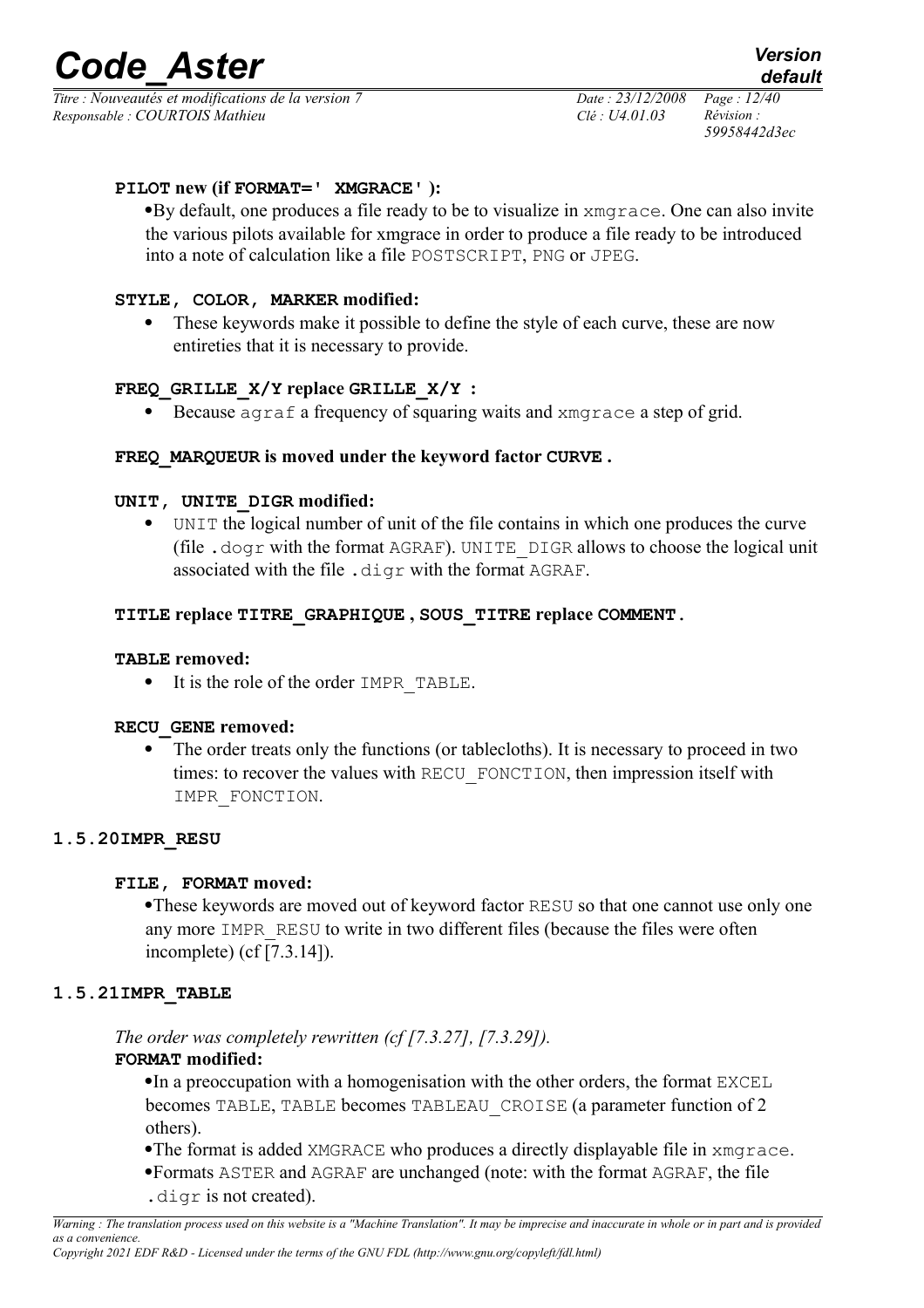*Titre : Nouveautés et modifications de la version 7 Date : 23/12/2008 Page : 13/40 Responsable : COURTOIS Mathieu Clé : U4.01.03 Révision :* 

*59958442d3ec*

•The format MOT\_CLE is removed.

#### **TOUT\_PARA removed:**

·It is enough to omit the keyword NOM\_PARA to select all the parameters of the table.

#### **SORTING modified:**

·One can sort according to NR parameters, in the event of equality on a parameter, one passes to the following; ORDER is worth GROWING or DECREASING. ·CRITERION and PRECISION are removed.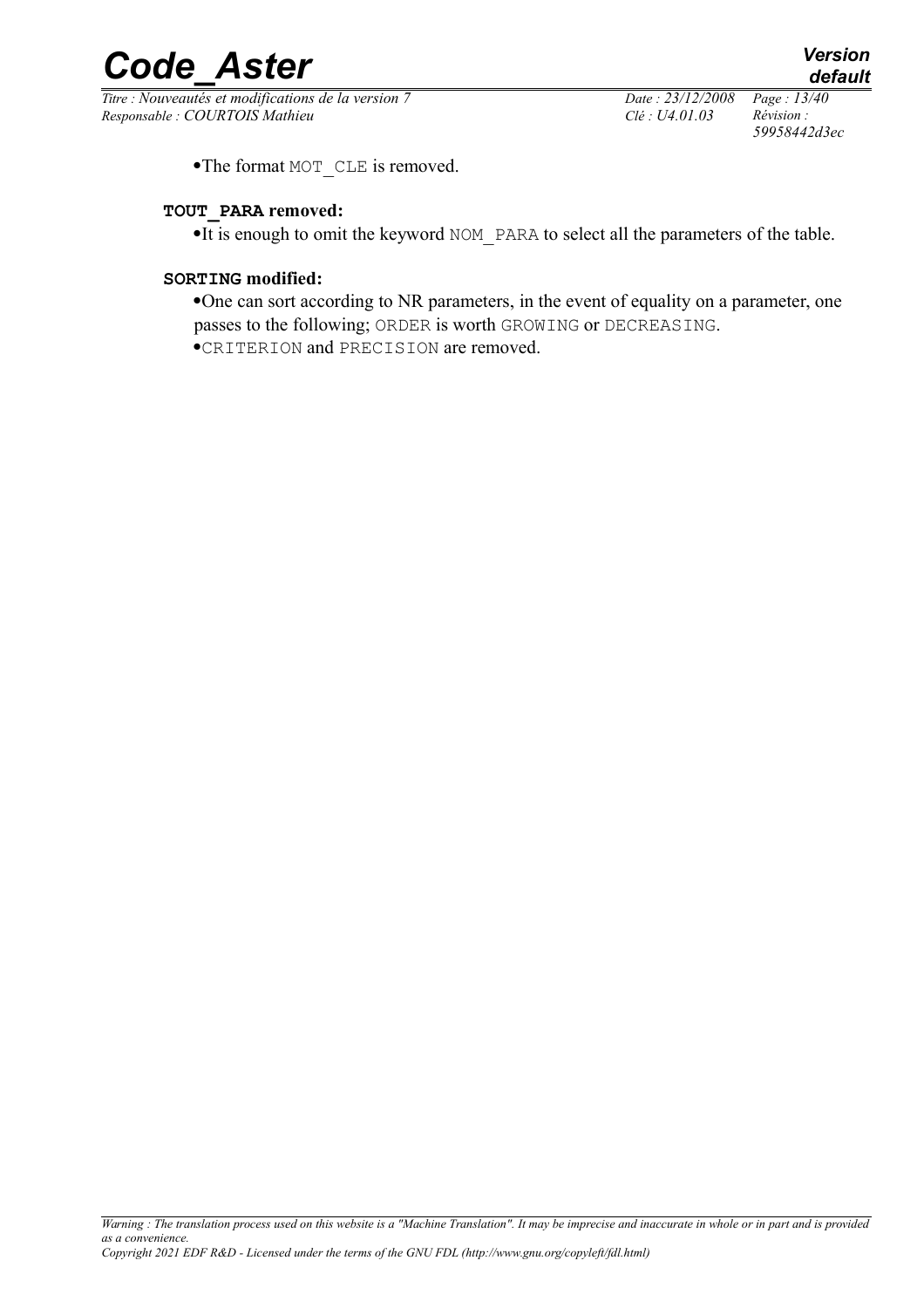*Titre : Nouveautés et modifications de la version 7 Date : 23/12/2008 Page : 14/40 Responsable : COURTOIS Mathieu Clé : U4.01.03 Révision :* 

*59958442d3ec*

#### **PAGINATION modified:**

·The number of parameter is unlimited.

#### **TITLE replace TITRE\_TABLE.**

#### **1.5.22INFO\_EXEC\_ASTER**

#### **LISTE\_INFO new possibility: ETAT\_UNITE**

·One can know if a file attached to a logical unit currently is opened or closed (cf [7.3.20]).

#### **1.5.23LIRE\_FONCTION**

*The order was completely rewritten (cf [7.3.10], [7.3.21], [U4.32.02]).*

#### **INDIC\_xxxx, FORMAT, TYPE, SEPAR new:**

·Allow to build a real, complex function or a tablecloth starting from files whose format can slightly vary.

#### **1.5.24LIRE\_RESU**

#### **NOM\_CHAM removed:**

·This keyword is useless out of specific blocks to each format (cf [7.3.28]).

# **1.5.25MACR\_ADAP\_MAIL/MACR\_INFO\_MAIL**

#### **NON\_SIMPLEXE modified:**

·Treatment of the quadrangular elements (cf [7.3.20]).

#### **1.5.26MACR\_FIAB\_IMPR**

#### **PARA\_SENSI new:**

·Necessary to treat the case of the sensitivity (cf [7.3.24]).

#### **1.5.27MACRO\_MISS\_3D**

#### **VERSION new:**

•Allows to specify the version of the Miss3D software used (cf [7.3.27]).

#### **1.5.28MECA\_STATIQUE**

#### **METHODE=' FETI' new:**

·Introduction of a method of resolution by decomposition of fields of the Feti type. New keywords simple associates: PARTITION, RENUM, RESI\_RELA, NMAX\_ITER, TYPE REORTHO DD, NB REORTHO DD, PRE COND, SCALING, VERIF SDFETI, TEST CONTINU (cf [7.3.3]).

#### **INFO\_FETI new:**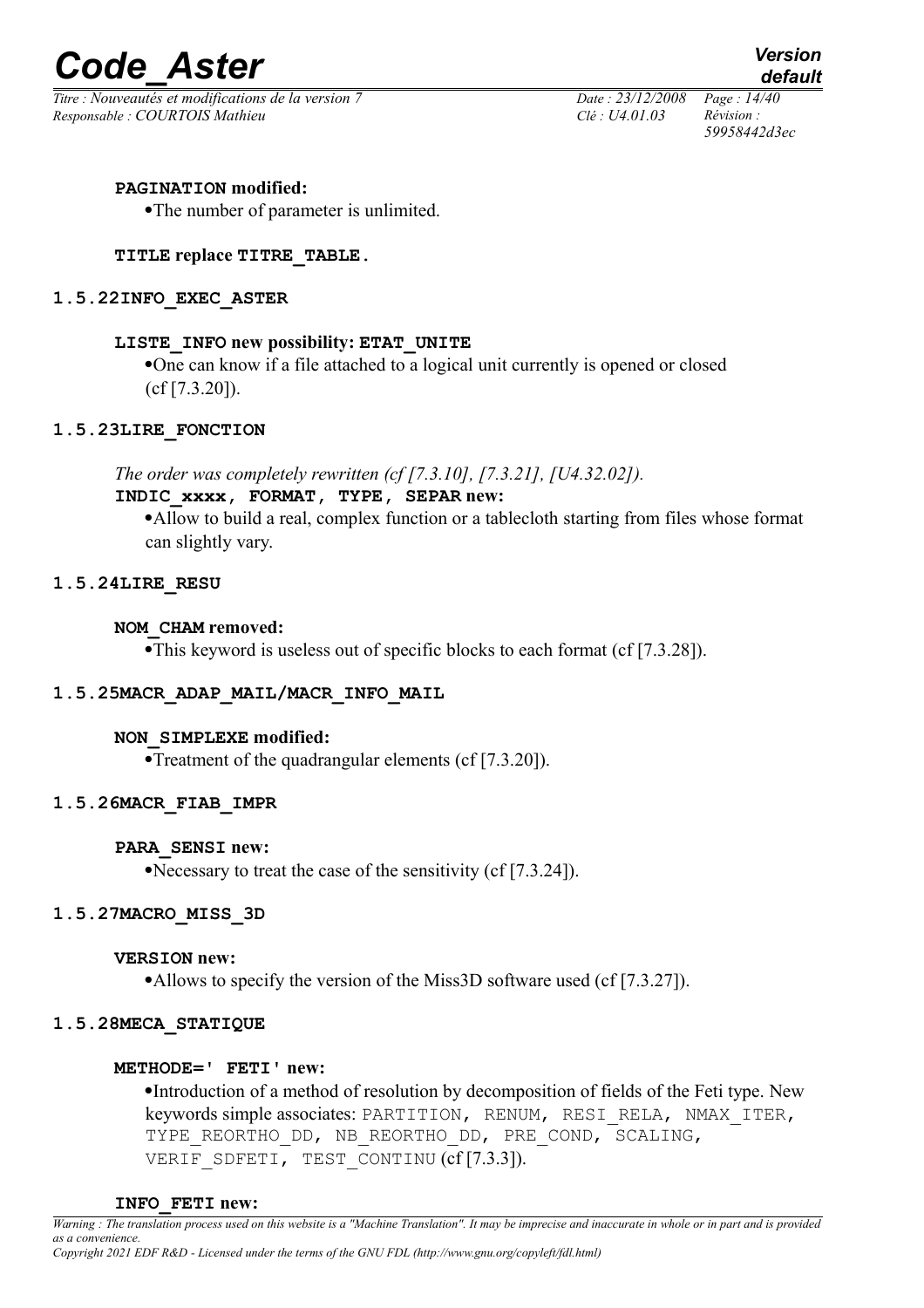*Titre : Nouveautés et modifications de la version 7 Date : 23/12/2008 Page : 15/40 Responsable : COURTOIS Mathieu Clé : U4.01.03 Révision :* 

*59958442d3ec*

·To modulate the amount of information to print at the time of a resolution by the method Feti (cf [7.3.27]).

# **1.5.29MODE\_ITER\_INV/MODE\_ITER\_SIMULT/NORM\_MODE**

#### **SENSITIVITY new:**

·Possibility of doing calculations of sensitivities for the generalized and quadratic problems (cf [7.3.15]).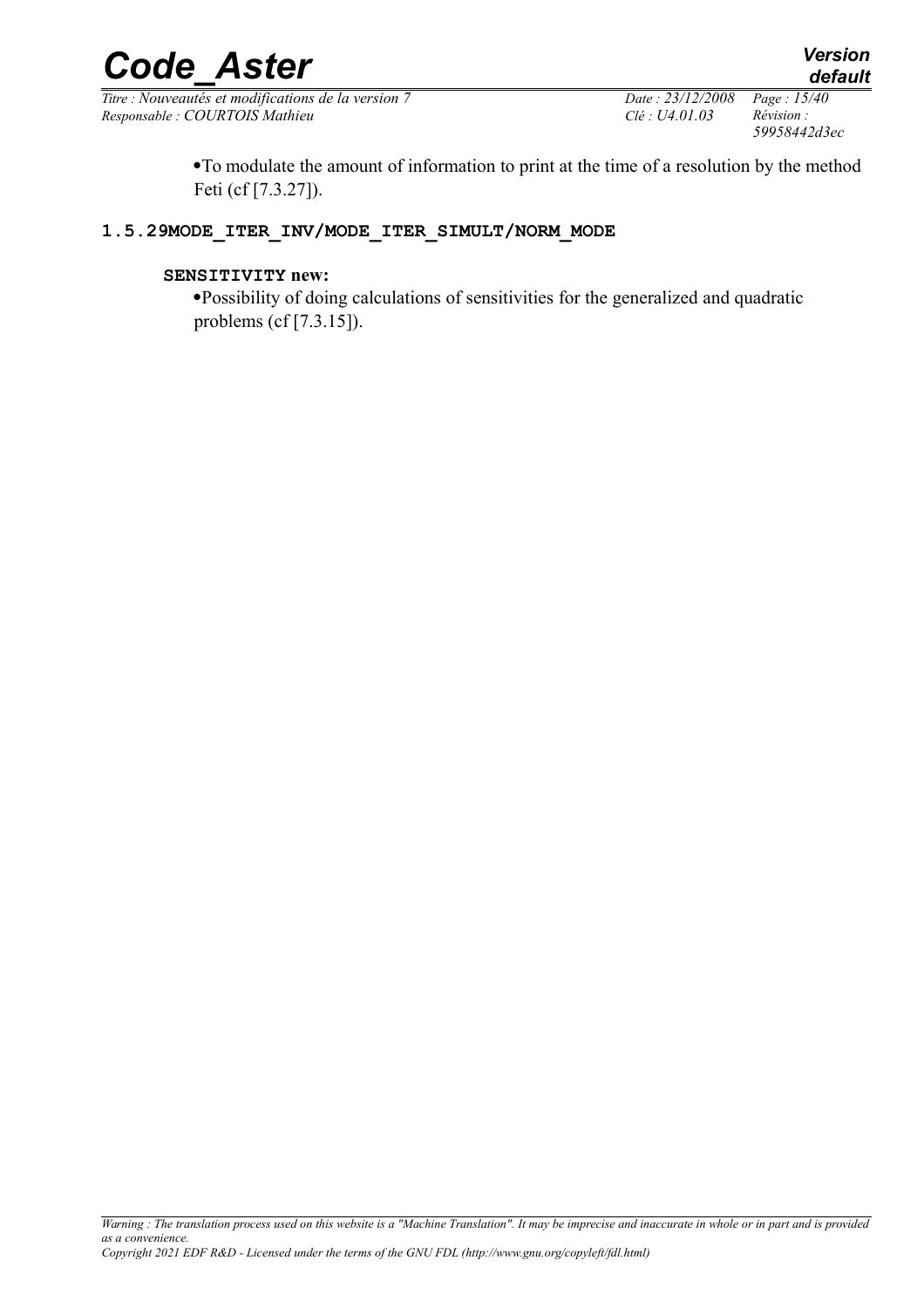*Titre : Nouveautés et modifications de la version 7 Date : 23/12/2008 Page : 16/40 Responsable : COURTOIS Mathieu Clé : U4.01.03 Révision :* 

*59958442d3ec*

*default*

#### **1.5.30MODI\_MAILLAGE**

#### **ORIE\_FISSURE replace ORIE\_CONTACT :**

·This functionality is used for the joined elements (cf [7.3.20]).

#### **1.5.31POST\_RCCM**

#### **TABL\_SIGM\_THER new:**

• Allows to calculate  $s_n^*$  starting from the statement of the constraints under thermal loading only (cf [7.3.6]).

#### **1.5.32STAT\_NON\_LINE**

#### **REAC\_ITER\_ELAS new:**

·Parameter to control the frequency of reactualization of the secant matrix (cf [7.3.21]).

#### **1.5.33TEST\_FICHIER**

#### **EXPR\_IGNORE new:**

·Allows not to preserve certain lines of the file tested by using regular expressions (cf [7.3.22]).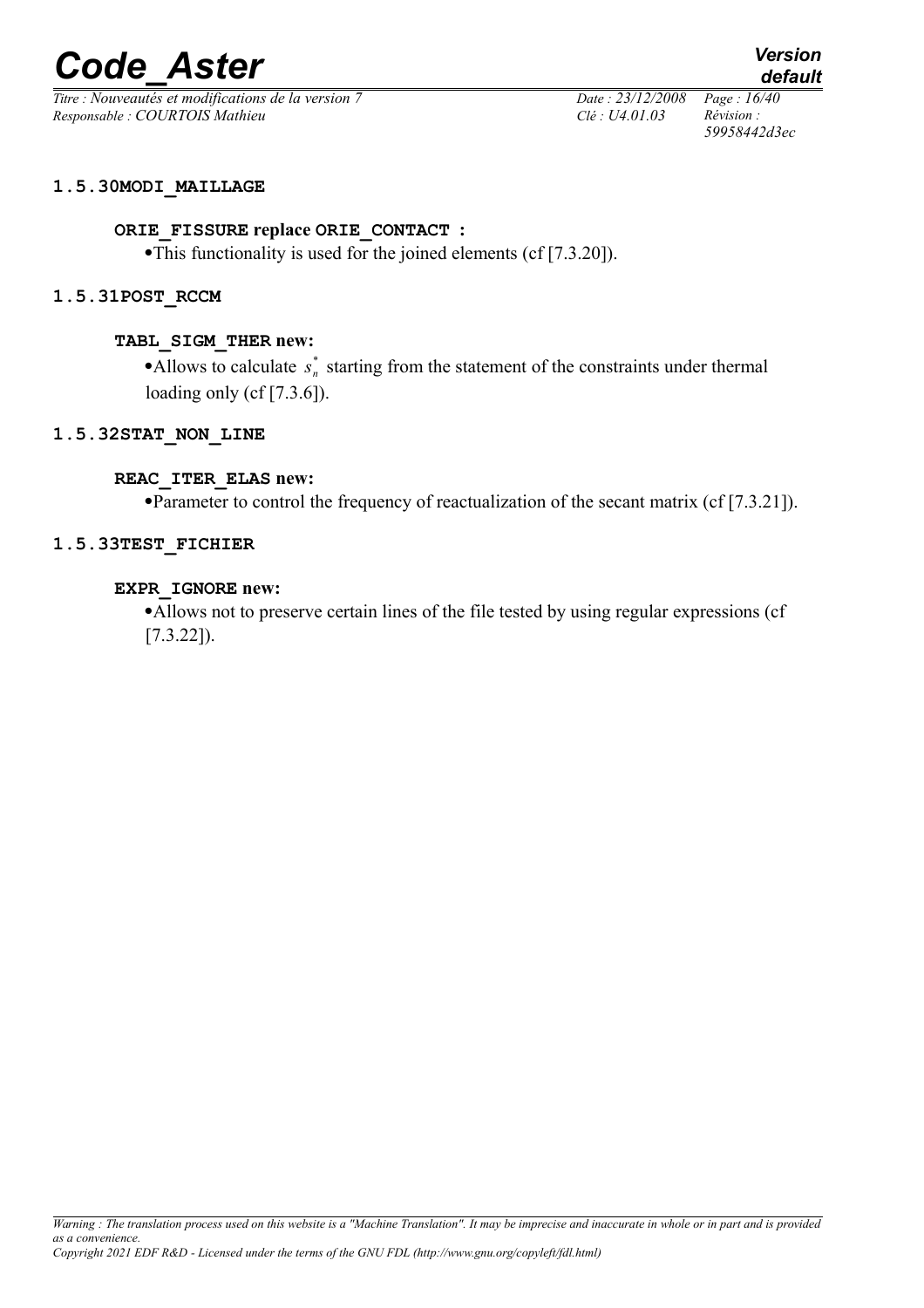*Titre : Nouveautés et modifications de la version 7 Date : 23/12/2008 Page : 17/40 Responsable : COURTOIS Mathieu Clé : U4.01.03 Révision :* 

*59958442d3ec*

# **2 Innovations between 7.2 and 7.3**

# **2.1 New orders**

### **2.1.1 MACR\_FIABILITE**

This macro-order calculates the probability that a physical variable (displacement, forced,…) exceed a threshold defined by the user according to a certain number of parameters which will have been defined like sensitive by the user. These significant parameters can be Young, the Poisson's ratio modulus, a pressure, etc.

The macro-order calls on the software MEFISTO which is external with *Code\_Aster*, and which implements the method FORMS. (cf [7.2.11).

#### **2.1.2 STANLEY**

Stanley, tool for interactive postprocessing, was already present in version 7; this macro-order simplifies its call since one now launches it like an ordinary order. (cf [7.2.25]).

#### **2.1.3 TEST\_FICHIER**

This macro-order makes it possible to test to it not regression of the orders which produce files, for submission to the developers (cf [7.2.25).

# **2.2 Reabsorbed orders**

# **2.2.1 FACT\_INTE\_SPEC**

This order was amalgamated with GENE\_FONC\_ALEA (cf [7.2.3]).

# **2.2.2 MACR\_GOUJ2E\_MAIL and MACR\_GOUJ2E\_CALC**

These two macro-orders are reabsorbed. The method for calculation is preserved in the command files zzzz120a and zzzz120b who validated these features. (cf [7.2.14]).

# **2.3 Modified orders**

# **2.3.1 AFFE\_CARA\_ELEM**

#### **RIGI\_MISS\_3D new:**

·Allows to affect the terms of a matrix of impedance of ground calculated by MISS3D for a frequency of extraction given (cf [7.2.2]).

# **2.3.2 AFFE\_MODELE**

#### **\*\_HH2D new modelings:**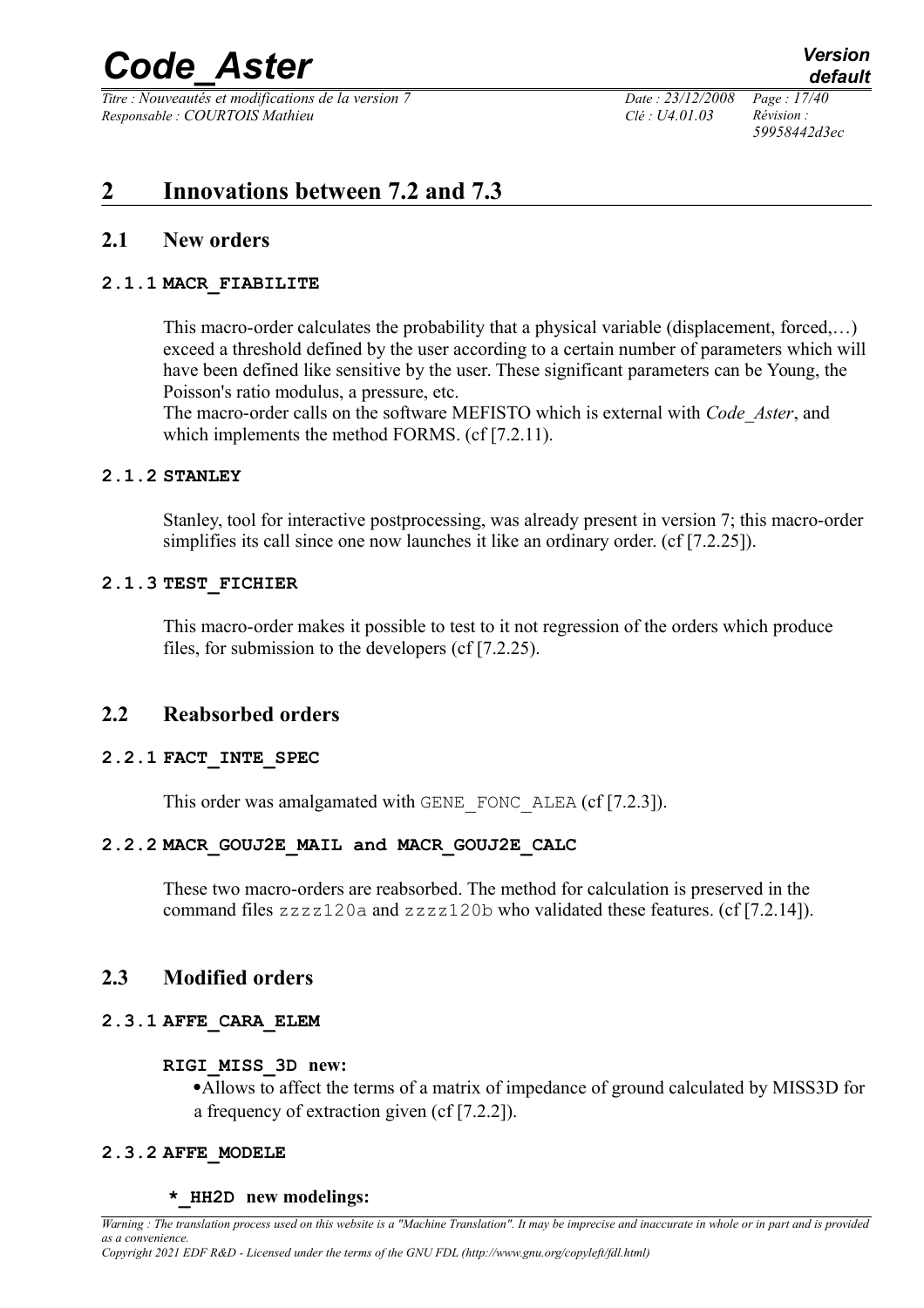*Titre : Nouveautés et modifications de la version 7 Date : 23/12/2008 Page : 18/40 Responsable : COURTOIS Mathieu Clé : U4.01.03 Révision :* 

*59958442d3ec*

*default*

·These modelings make it possible to take into account two phases in the two components; the dissolved air pressure is connected to the air pressure dryness by the law of Henry (cf [7.2.7]).

# **GRILLE\_MEMBRANE new modeling:**

·It is about a new element of tablecloths of reinforcement which works only out of membrane, not of ddl of rotation (cf [7.2.21]).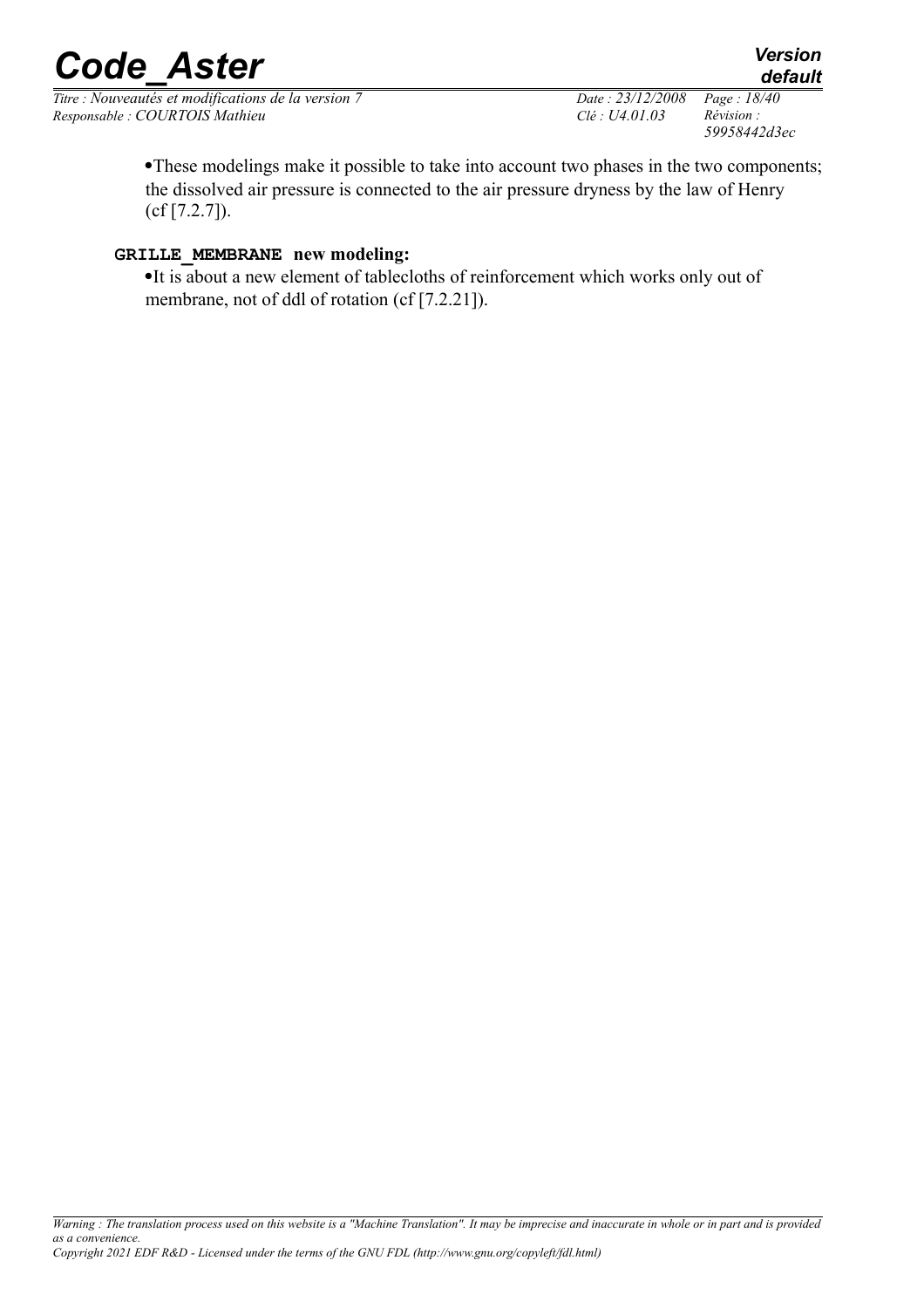*Titre : Nouveautés et modifications de la version 7 Date : 23/12/2008 Page : 19/40 Responsable : COURTOIS Mathieu Clé : U4.01.03 Révision :* 

*59958442d3ec*

#### **2.3.3 AFFE\_CHAR\_MECA/AFFE\_CHAR\_MECA\_F**

#### **GRAPPE\_FLUIDE new:**

·Allows to take into account the fluid forces due with the displacement of the bunch in the fluid which bathes the internal elements of the heart. (cf [7.2.2]).

#### **TOLE\_PROJ new:**

·Allows to adjust the projection of the nodes slaves towards the meshs Masters (cf  $[7.2.1]$ .

#### **CONTACT famous keywords:**

·GROUP\_MA\_MAIT, MAILLE\_MAIT, GROUP\_MA\_ESCL, MAILLE\_ESCL replace respectively GROUP MA\_1, MAILLE\_1, GROUP\_MA\_2, MAILLE\_2 (cf [7.2.4]).

#### **2.3.4 ASSE\_MAILLAGE**

#### **OPERATION, MAILLAGE\_1, GRID new:**

·Three types of operation are now available SOUS\_STR, SUPERIMPOSE, JOINING (cf. [7.2.4]).

#### **2.3.5 CALC\_CHAM\_ELEM/CALC\_ELEM**

#### **Doubled bloom:**

·These two orders made doubled bloom on most calculated options, only some options persist in CALC\_CHAM\_ELEM (cf [7.2.17]).

#### **2.3.6 CALC\_FATIGUE**

#### **TYPE\_CHARGE new:**

·The type of loading defines (periodic or not), under the keyword CRITERION, the choice is thus restricted according to the type of loading (cf [7.2.5]).

#### **CRITERE=' DOMM\_MAXI', PROJECTION, DELTA\_OSCI new:**

·These keyword are associated with the new criterion adapted to the nonperiodic loadings; it is about a criterion with variable amplitude based on a critical level selected according to the induced maximum damage (cf [7.2.5]).

#### **CRITERE=' DANG\_VAN\_\_MODI\_AC'/'DANG\_VAN\_MODI\_AV' new:**

·It is about a criterion with variable amplitude based on a critical level selected starting from the maximum damage. This criterion which is adapted if the loading is not periodical is an evolution of the criterion of original DANG VAN. 'AC' for constant amplitude, 'AV' for variable amplitude (cf [7.2.11]).

#### **2.3.7 CALC\_G\_THETA\_T**

#### **New type for the field**  $\theta$ **:**

*Warning : The translation process used on this website is a "Machine Translation". It may be imprecise and inaccurate in whole or in part and is provided as a convenience. Copyright 2021 EDF R&D - Licensed under the terms of the GNU FDL (http://www.gnu.org/copyleft/fdl.html)*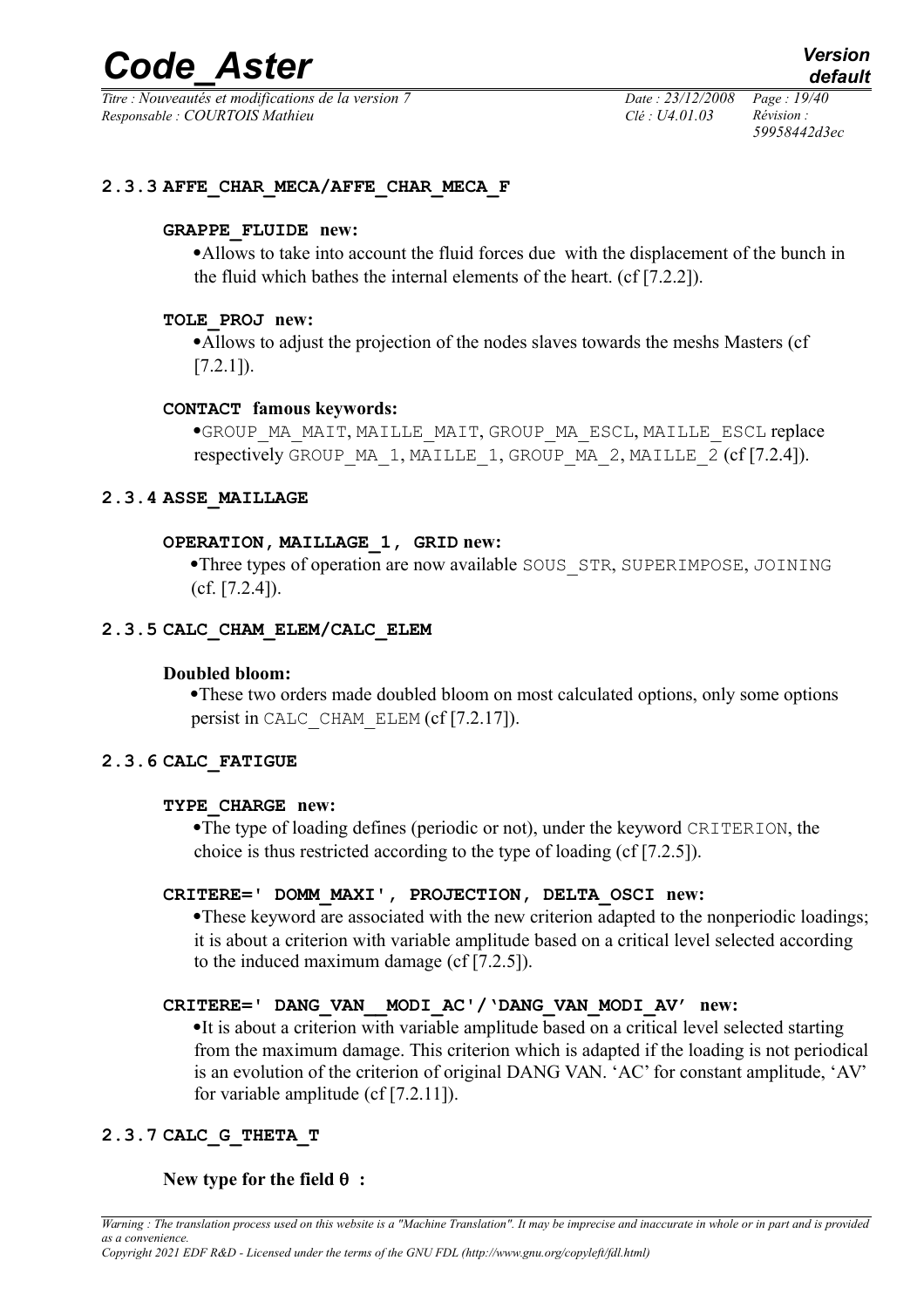•One can now provide a field  $\theta$  of type cham no depl r (and to build it made-toorder!) instead of that provided by CALC\_THETA (cf [7.2.8]).

### **2.3.8 CALC\_NO**

# **GROUP\_MA\_RESU, GROUP\_NO\_RESU, MAILLE\_RESU, NOEU\_RESU new:**

·Allow to specify the zone on which the field by element will be tiny room before calculating the values with the nodes because one could get incorrect results when a node is at the border of two modelings (cf [7.2.7]).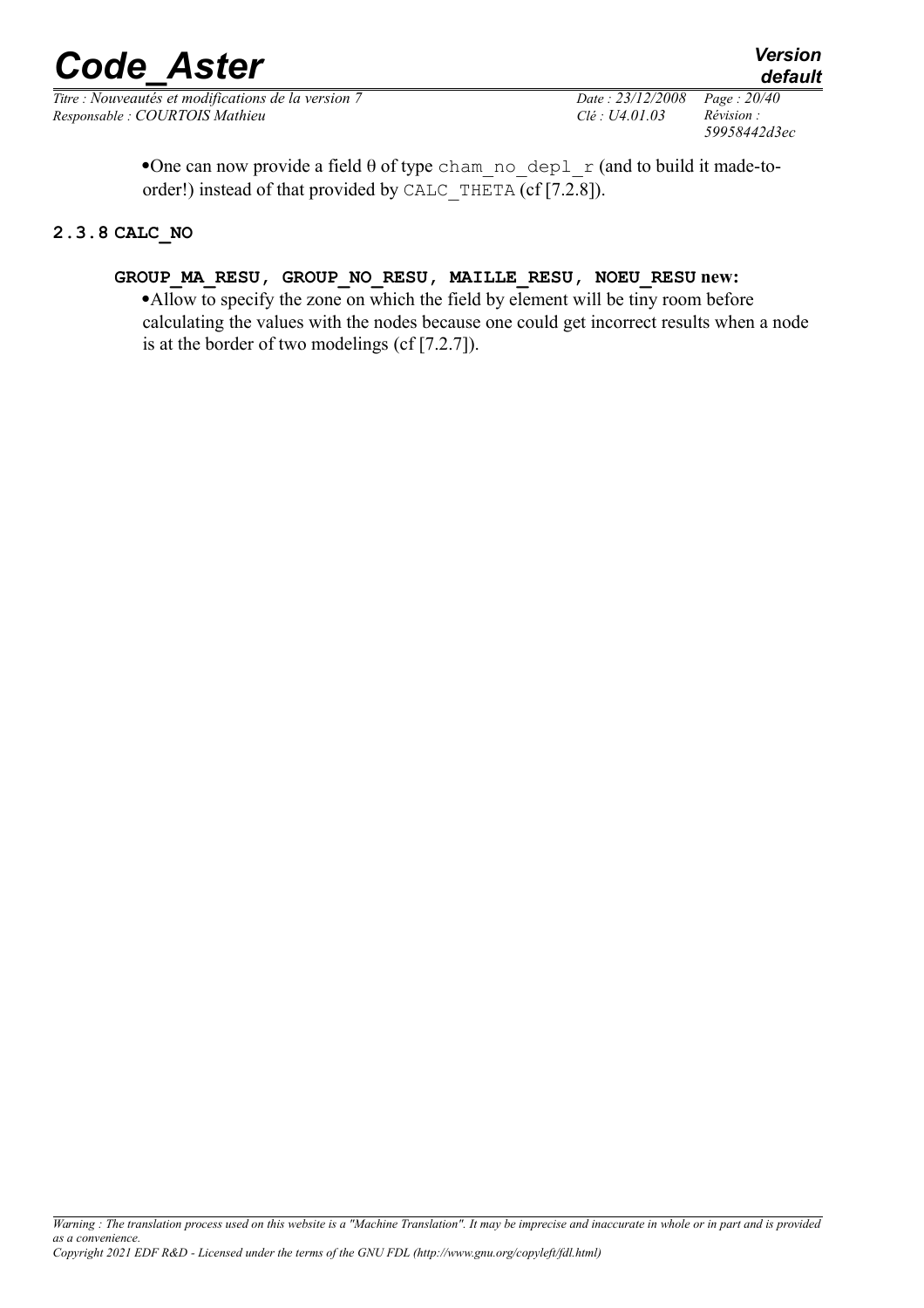*Titre : Nouveautés et modifications de la version 7 Date : 23/12/2008 Page : 21/40 Responsable : COURTOIS Mathieu Clé : U4.01.03 Révision :* 

*59958442d3ec*

#### **2.3.9 CREA\_MAILLAGE /CREA\_RESU**

#### **ECLA\_PG new possibilities:**

·One can now burst a grid (by creating an element by point of Gauss) on a part only of one grid; and in 2D, to give a fictitious thickness to flattened elements.

#### **Caution:**

*Parameters provided to CREA\_MAILLAGE and CREA\_RESU must be coherent: same groups of meshs given in the same order (cf [7.2.25]).*

#### **2.3.10DEFI\_FONCTION**

#### **NOM\_PARA new values:**

• Added names of parameter: NORM and DSP (cf [7.2.4]).

#### **2.3.11DEFI\_GROUP**

#### **CREA\_GROUP\_NO / TOUT=' OUI' limited to the option TUNNEL :**

•The use of  $TOUT = 'OUT'$  is not available for all the options, only for the option TUNNEL (cf [7.2.8]).

#### **2.3.12DEFI\_MATERIAU**

#### **BARCELONA new behavior for KIT\_HHM and KIT\_THHM :**

·Law of mechanical and hydrous behavior of the unsaturated grounds. This model utilizes two criteria, a mechanical criterion of plasticity which is that of CAM\_CLAY and another hydrous criterion controlled by suction (cf [7.2.21]).

#### **GLRC/GLRC\_FO new behavior:**

·Law of behavior of the reinforced concrete plates written in generalized efforts; associated finite element DKTG (on meshs TRIA3 and QUAD4) (cf [7.2.4]).

#### **CORR\_ACIER new:**

·Elastoplastic model endommageable of a steel in which the plastic deformation with rupture depends on the rate of corrosion (cf [7.2.23]).

#### **VISC\_IRRA\_LOG new behavior:**

·Viscoelastic law of behaviour for the axial creep of the tubes guides under irradiation (cf [7.2.1]).

#### **DRUCKER\_PRAGER new behavior:**

·Law of behavior for the soil mechanics (cf [7.2.7]).

#### **LIQU\_AD\_GAZ\_VAPE new:**

·Mixing rate of the air dissolved for the THM (law of Henry) which connects the air pressure dissolved to the air pressure dryness (cf [7.2.7]).

#### **DOMM\_A, DOMM\_B, COEF\_CISA\_TRAC new:**

•Associated with the criterion of tiredness DOMM\_MAXI of CALC\_FATIGUE (cf [7.2.5]).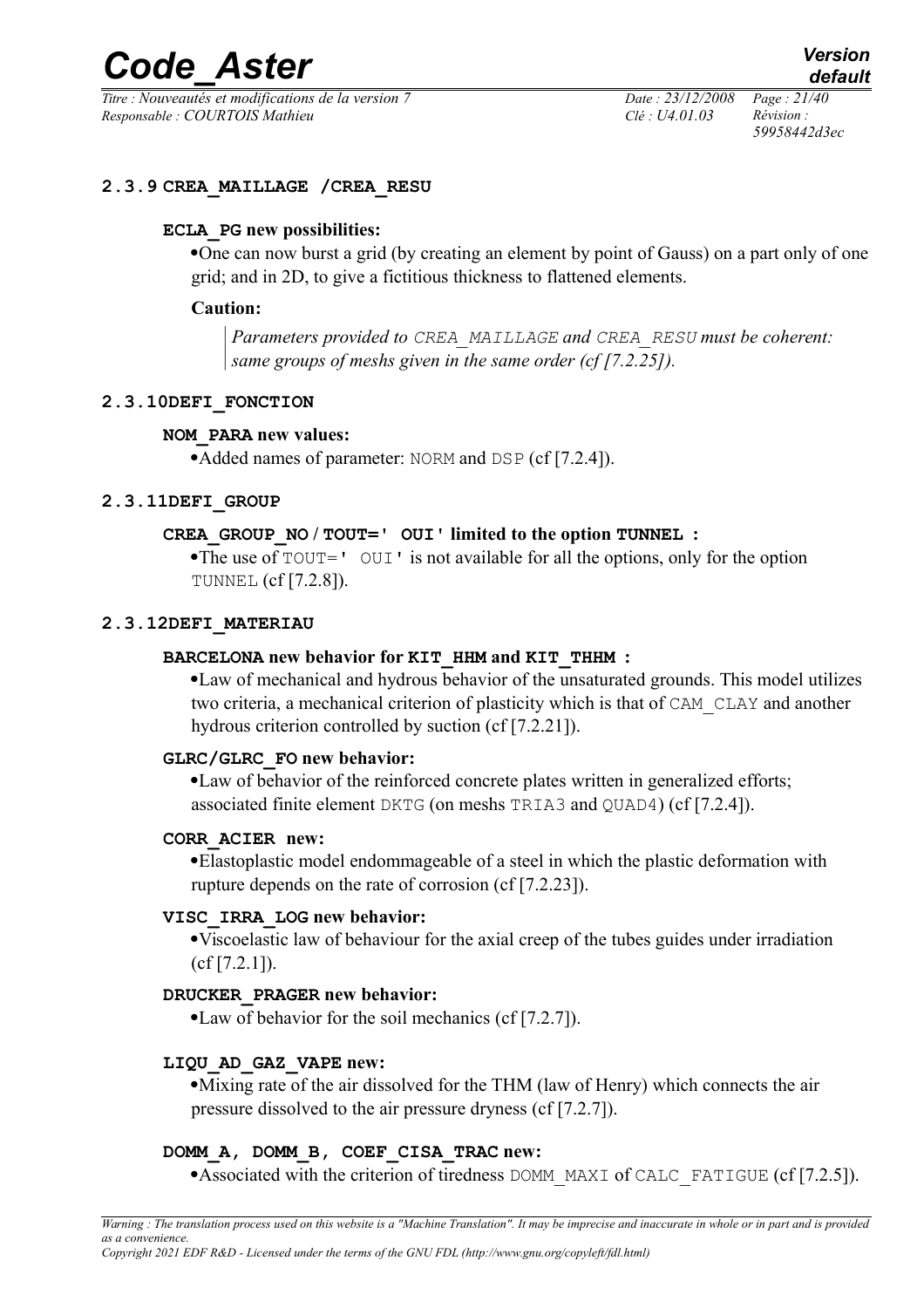*Titre : Nouveautés et modifications de la version 7 Date : 23/12/2008 Page : 22/40 Responsable : COURTOIS Mathieu Clé : U4.01.03 Révision :* 

*59958442d3ec*

# **EPSP\_SEUIL, EXP\_S new:**

·Associated with the criterion of tiredness DOMMA\_LEMAITRE of CALC\_FATIGUE (cf  $[7.2.19]$ ).

# **LAMBDA and D\_LAMBDA\_TEMP removed under THM\_\*:**

·Thermal conductivity is now defined like the product of three functions of the temperature (LAMB  $T$ ), saturation (LAMB  $S$ ) and of porosity (LAMB PHI) more one constant (LAMB  $CT$ ), as well as the three derivative of the functions (D LB T, D LB S, D LB PHI)  $(cf [7.2.10])$ .

In the thermal case, only LAMB T is obligatory, the other functions being then taken equal to one and their derivative worthless.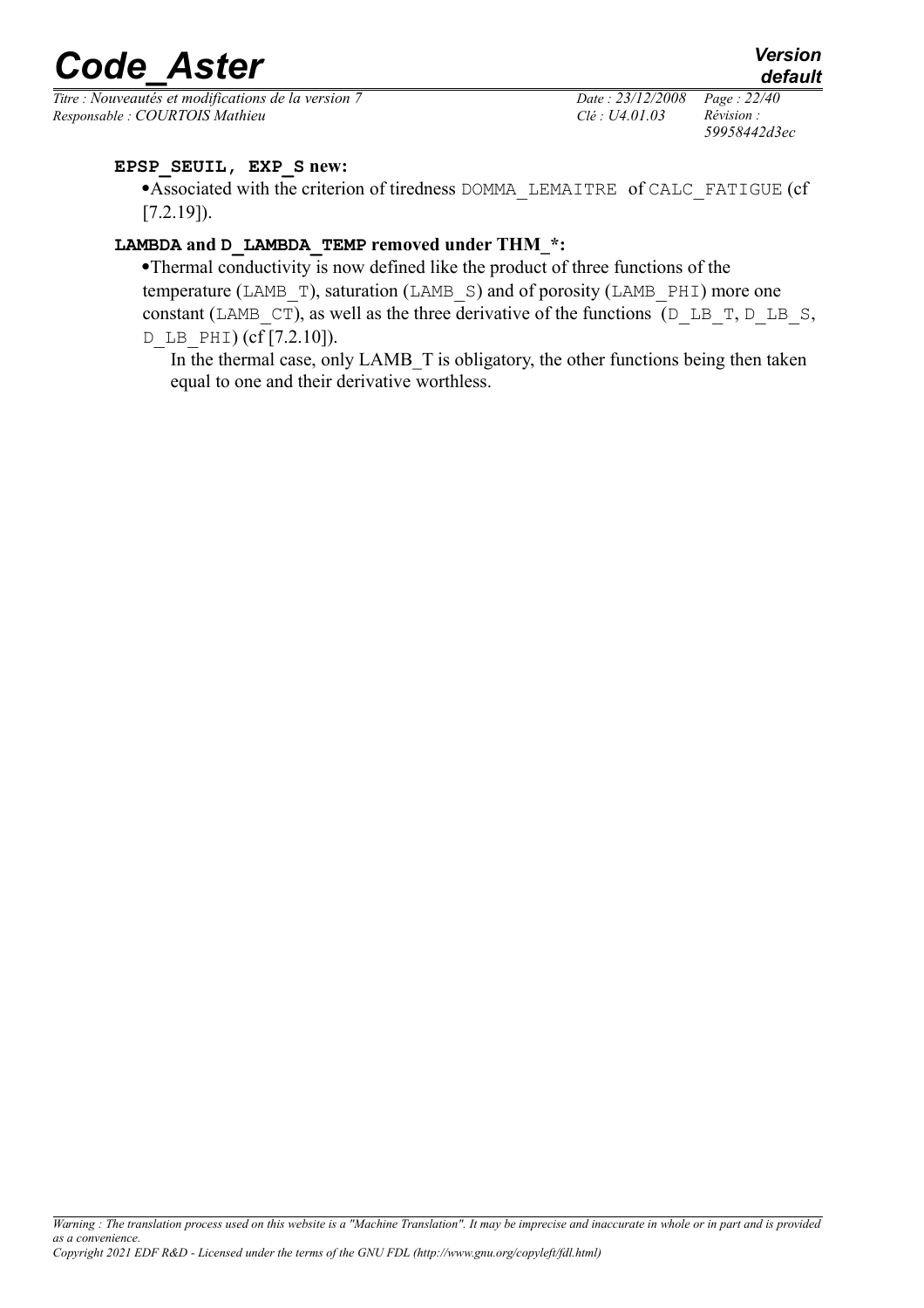*Titre : Nouveautés et modifications de la version 7 Date : 23/12/2008 Page : 23/40 Responsable : COURTOIS Mathieu Clé : U4.01.03 Révision :* 

*59958442d3ec*

#### **2.3.13GENE\_FONC\_ALEA/GENE\_MATR\_ALEA/GENE\_VARI\_ALEA**

•These orders were completely altered; FACT\_GENE\_ALEA was reabsorbed with the profit of GENE\_FONC\_ALEA. One will refer to documentations of the orders for the new syntax of use  $(cf[7.2.3])$ .

#### **2.3.14IMPR\_RESU**

#### **FORMAT=' GMSH'/VERSION new defect:**

·The version of the file GMSH by default is now 1.2 (in which GMSH can post-treat the quadrangles): the quadrangles are not cut out in triangles (cf [7.2.9]).

#### **2.3.15INCLUDE\_MATERIAU**

#### **New materials available in the catalogue material:**

·Z3CN20-09M, Z6NCTDV25-15 (cf [7.2.10], to see on the Intranet *Code\_Aster* under Use/Materials).

#### **2.3.16MACR\_RECAL**

#### **WEIGHT new:**

·One can balance the various curves on which retiming (cf [7.2.4] is made).

#### **2.3.17MODI\_MAILLAGE**

#### **SYMMETRY new:**

·Allows to take the symmetrical one of a grid compared to a line or a plan according to dimension (cf [7.2.16]).

#### **2.3.18POST\_ELEM**

**New:**

·One can now use POST\_ELEM after a multiple resolution with MACRO\_ELAS\_MULT (cf [7.2.22]).

#### **2.3.19POST\_K1\_K2\_K3**

#### **ALL new:**

·Allows to calculate the stress intensity factors on all the nodes of the meshs composing the bottom of crack (cf [7.2.4]).

#### **2.3.20PROJ\_CHAMP**

#### **DISTANCE\_MAX new:**

·Allows to astutely project fields of a model A towards a model B. When nodes of the grid B are not in an element of grid A and that they are beyond a certain distance, the field is not project (cf [7.2.16]).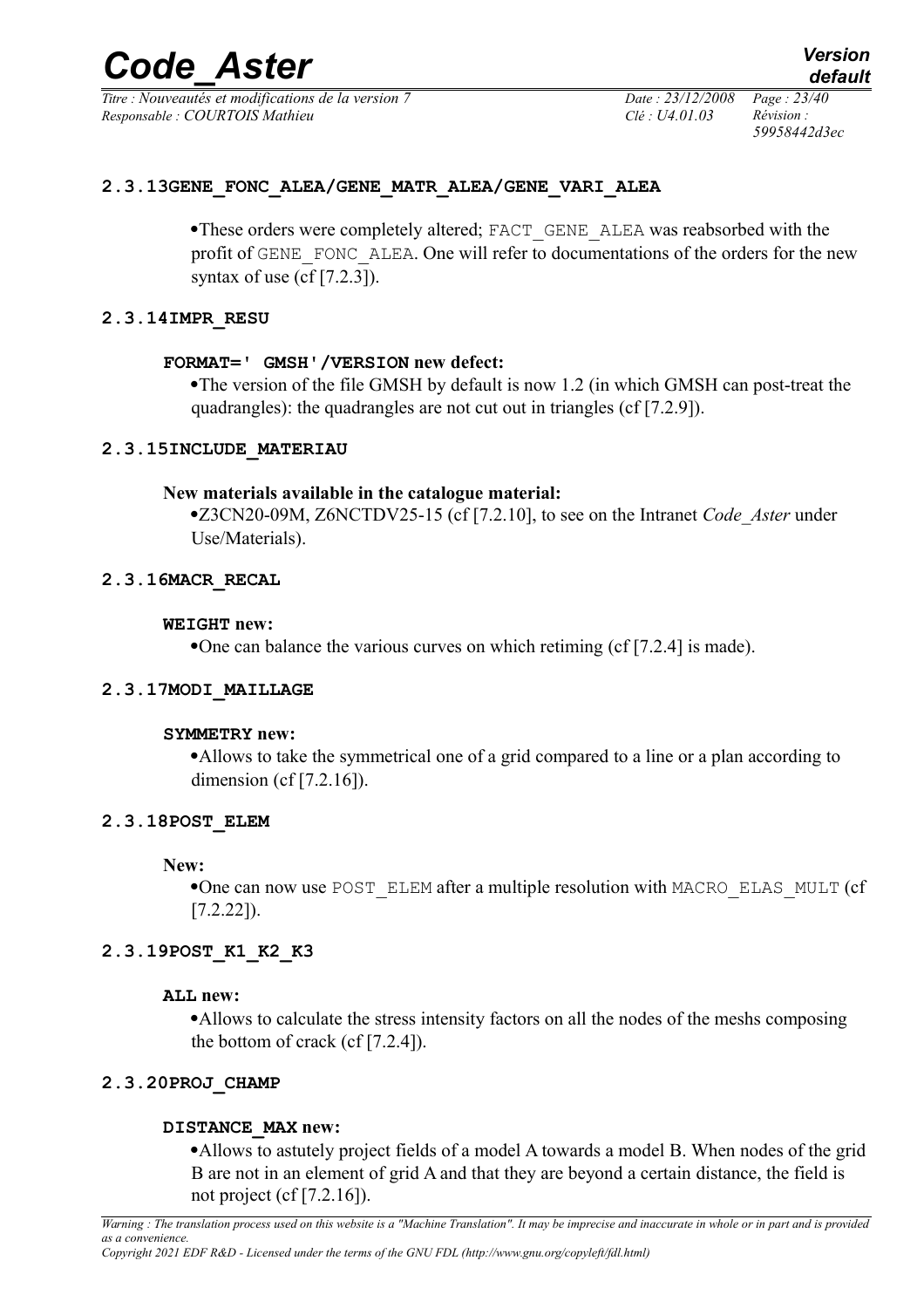

*Titre : Nouveautés et modifications de la version 7 Date : 23/12/2008 Page : 24/40 Responsable : COURTOIS Mathieu Clé : U4.01.03 Révision :* 

*59958442d3ec*

*default*

#### **NUAG\_DEG\_\* removed methods:**

·These methods of projection of fields were removed, results vague (cf [7.2.22]).

#### **2.3.21POST\_RCCM**

#### **TYPE\_RESU\_MECA new, modification of the options:**

·This keyword can take the values 'UNIT' or 'PIPING', OPTION=' FATIGUE' replace B3200 and B3600… (cf [7.2.17]).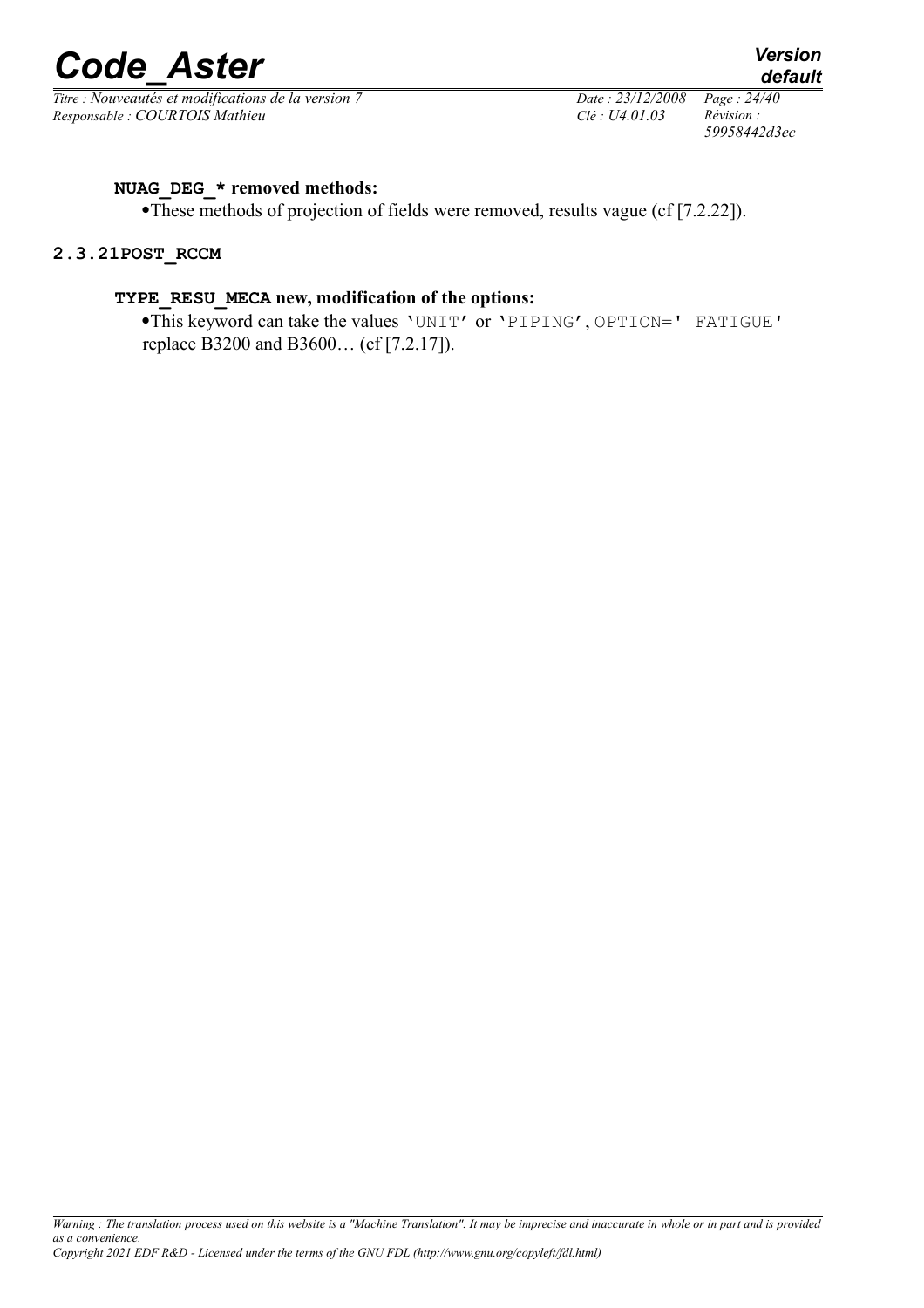*Titre : Nouveautés et modifications de la version 7 Date : 23/12/2008 Page : 25/40 Responsable : COURTOIS Mathieu Clé : U4.01.03 Révision :* 

*59958442d3ec*

#### **2.3.22MACRO\_CARA\_POUTRE**

#### **RT new result:**

·One can obtain under this keyword of ray of torsion of the section of a beam (cf [7.2.2]).

#### **2.3.23STAT\_NON\_LINE/DYNA\_NON\_LINE**

#### **ALGO\_1D new:**

·One can thus use all the behaviors (small deformations) 3D in the elements of bar, grids, multifibre beams, one extended the method suggested by R. De Borst for the plane constraints to the behaviors 1D. That is translated, as for the plane constraints, by 4 internal variables (cf [7.2.18]).

**ETAT** INIT obligatory in réentrant mode (when the result is enriched) (cf [7.2.1]).

#### **BARCELONA new:**

·Behavior of the grounds in medium unsaturated (cf [7.2.21]).

#### **GLRC new:**

·Behavior of the reinforced concrete plates written in generalized efforts (cf [7.2.4]).

#### **CORR\_ACIER, CORROSION new:**

·Allow to provide the parameters necessary to the elastoplastic model endommageable of a steel in which the plastic deformation with rupture depends on the rate of corrosion (cf [7.2.23]).

#### **SOUS\_STRUC new:**

·Integration of the static macronutrients. The application concerned is to optimize the resolution of the problems of important size in which only a restricted part with a nonlinear behavior (cf. [7.2.23]).

#### **THER\_HOMO, THER\_POLY removed:**

·Suppression of the thermal law of behavior under RELATION\_KIT in THM (cf.  $[7.2.16]$ ).

#### **2.3.24THER\_NON\_LINE\_MO**

The order is not any more réentrante because only one moment is calculated (stationary calculation in pointer).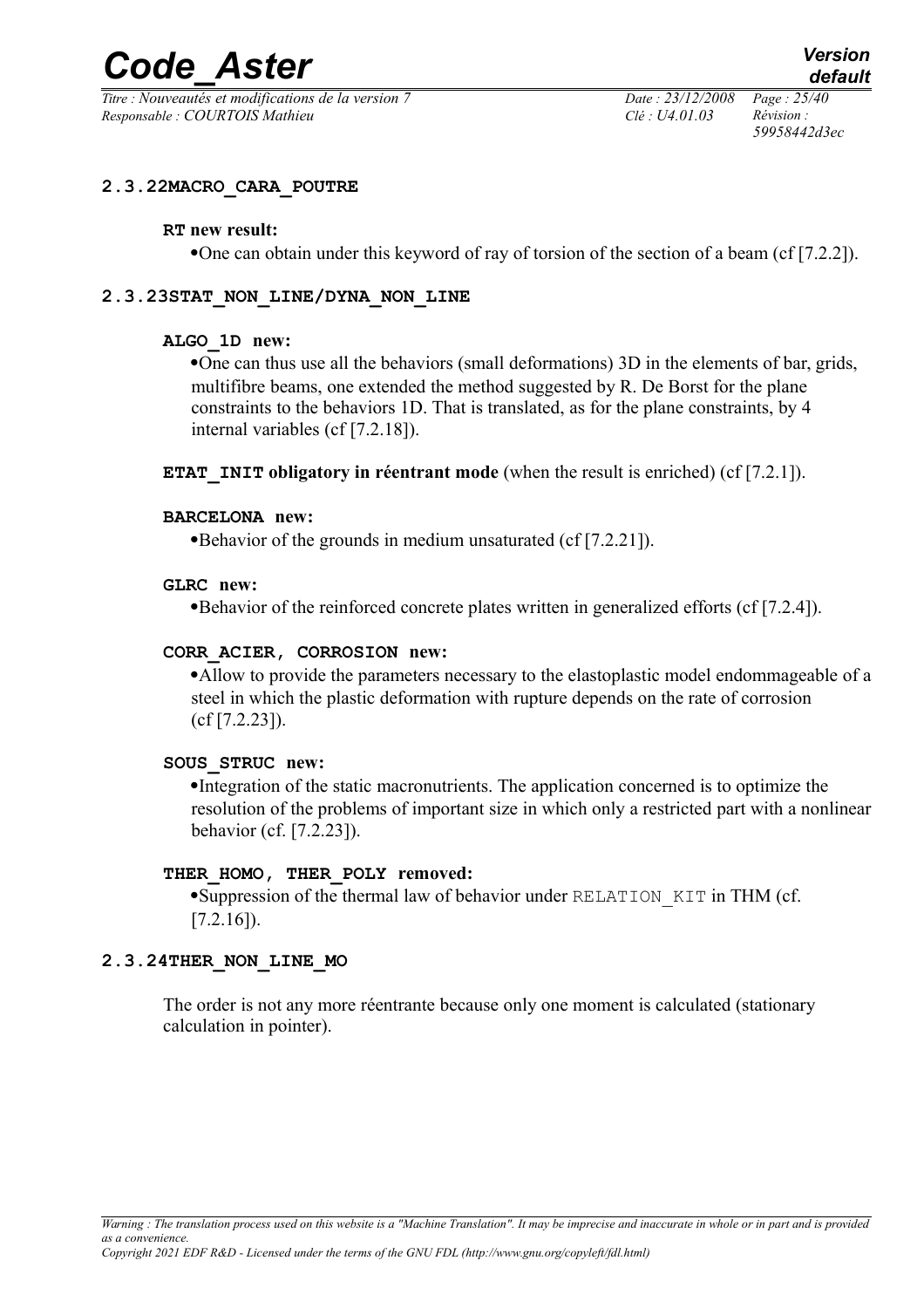*Titre : Nouveautés et modifications de la version 7 Date : 23/12/2008 Page : 26/40 Responsable : COURTOIS Mathieu Clé : U4.01.03 Révision :* 

*59958442d3ec*

*default*

# **3 Innovations between 7.0 and 7.2**

One finds here the consecutive modifications of syntax to the evolutions introduced into versions 7.1 and 7.2 (version 7.0 being similar to the 6.4).

# **3.1 New orders**

#### **3.1.1 CALC\_PRECONT**

This order makes it possible to define and apply the prestressing of the cables of a structure out of reinforced concrete by taking into account various types of anchoring, and while making it possible to tighten individually each cable while respecting the standards of the BPEL (cf [7.0.14]).

#### **3.1.2 CREA\_TABLE**

This order makes it possible to create a table starting from a function or of two lists (cf [7.1.17]).

#### **3.1.3 DYNA\_TRAN\_EXPLI**

It is the first grinding of the explicit operator of dynamics into which all the possibilities were not introduced yet (master-slave contact for example) (cf [7.1.16]).

#### **3.1.4 EXTR\_TABLE**

This order makes it possible to recover the contents of a cell of a table; only the type MATR ASSE GENE R is treated for the moment (cf  $[7.1.17]$ ).

#### **3.1.5 MACR\_CABRI\_MAIL – MACR\_CABRI\_CALC**

These orders make it possible to net supports automatically, and of launching calculations on these grids  $(cf[7.1.5])$ .

# **3.2 Reabsorbed orders**

Orders MACRO\_CHAR\_F\_U and MACRO\_MADMACS were removed in version 7.1.

# **3.3 Famous orders**

·MACR\_CARA\_POUTRE replace MACRO\_CARA\_POUTRE.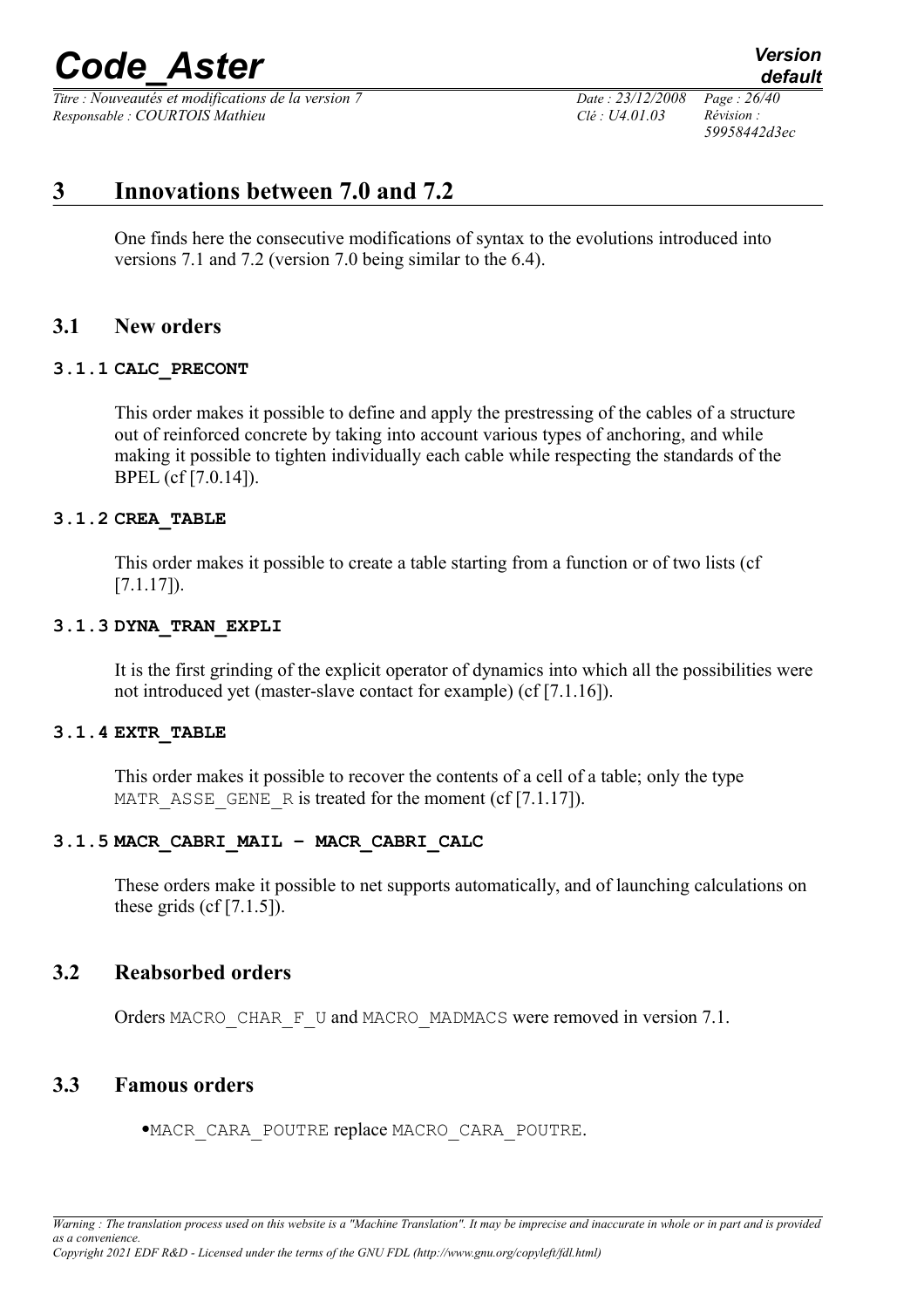*Titre : Nouveautés et modifications de la version 7 Date : 23/12/2008 Page : 27/40 Responsable : COURTOIS Mathieu Clé : U4.01.03 Révision :* 

*59958442d3ec*

·DEFI\_FICHIER replace DEFUFI and TO CLOSE (these last will be reabsorbed in version 7.3). Moreover, DEFI FICHIER gives access a file by indicating its name system (and not only with its number of logical unit FORTRAN) (cf [7.1.16]).

# **3.4 Modifications common to several orders**

# **3.4.1 FOND\_FISS replace BOTTOM, FOND\_3D**

**In the orders CALC\_G\_LOCAL\_T , CALC\_G\_THETA\_T , CALC\_THETA, POST\_K1\_K2\_K3**

·Homogenisation of the vocabulary in breaking process (cf [7.0.9]).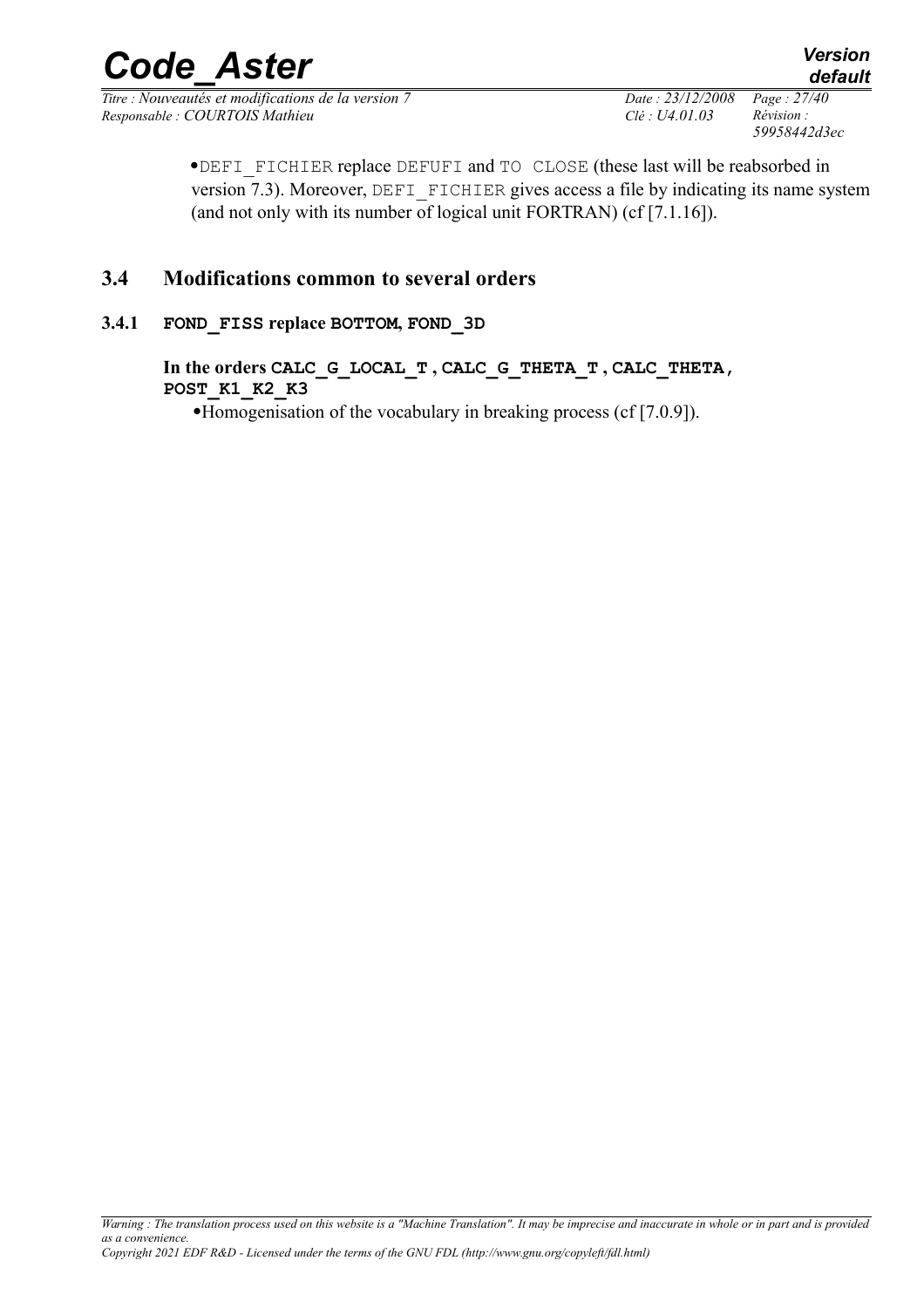*Titre : Nouveautés et modifications de la version 7 Date : 23/12/2008 Page : 28/40 Responsable : COURTOIS Mathieu Clé : U4.01.03 Révision :* 

*59958442d3ec*

#### **3.4.2 Options of pre-packaging of the solvor – keyword PRE\_COND**

**In the orders CALC\_FORC\_AJOU , CALC\_MATR\_AJOU , DYNA\_NON\_LINE, MACR\_ASCOUF\_CALC, MACR\_ASPIC\_CALC, MACRO\_MATR\_AJOU, MECA\_STATIQUE, STAT\_NON\_LINE, THER\_LINEAIRE, THER\_NON\_LINE, THER\_NON\_LINE\_MO**

•The option PRE\_COND=' DIAG' is removed, only remains the option LDLT\_INC (incomplete) (cf [7.0.14]).

# **3.5 Modified orders**

#### **3.5.1 AFFE\_CARA\_ELEM**

#### **GROUP\_MA\_POI1 new:**

·Keyword introduced to affect characteristics of RIGI\_PARASOL on elements of the type POI1 (cf [7.0.14]).

#### **3.5.2 AFFE\_CHAR\_MECA**

#### **DDL\_POUTRE new:**

·Allows to impose boundary conditions in the local reference mark of a beam (cf [7.0.10]).

#### **CONNECTION new:**

•Under DDL IMPO, to block all displacements at a stretch (cf [7.1.5]).

#### **SIGM\_BPEL value by default:**

•The value by default is now 'NOT', the value 'YES' is usually used only for the setting in prestressed cables (cf [7.0.13]).

#### **3.5.3 AFFE\_CHAR\_MECA\_C**

#### **CONNECTION new:**

•Under DDL IMPO, to block all displacements at a stretch (cf [7.1.5]).

# **3.5.4 AFFE\_CHAR\_MECA\_F**

# **CONNECTION new:**

•Under DDL IMPO, to block all displacements at a stretch (cf [7.1.5]).

# **EFFET\_FOND new:**

·The taking into account of the basic effect according to time (cf [7.0.1] allows).

# **3.5.5 AFFE\_MATERIAU**

#### **GROUP\_NO, NODE removed:**

*Warning : The translation process used on this website is a "Machine Translation". It may be imprecise and inaccurate in whole or in part and is provided as a convenience.*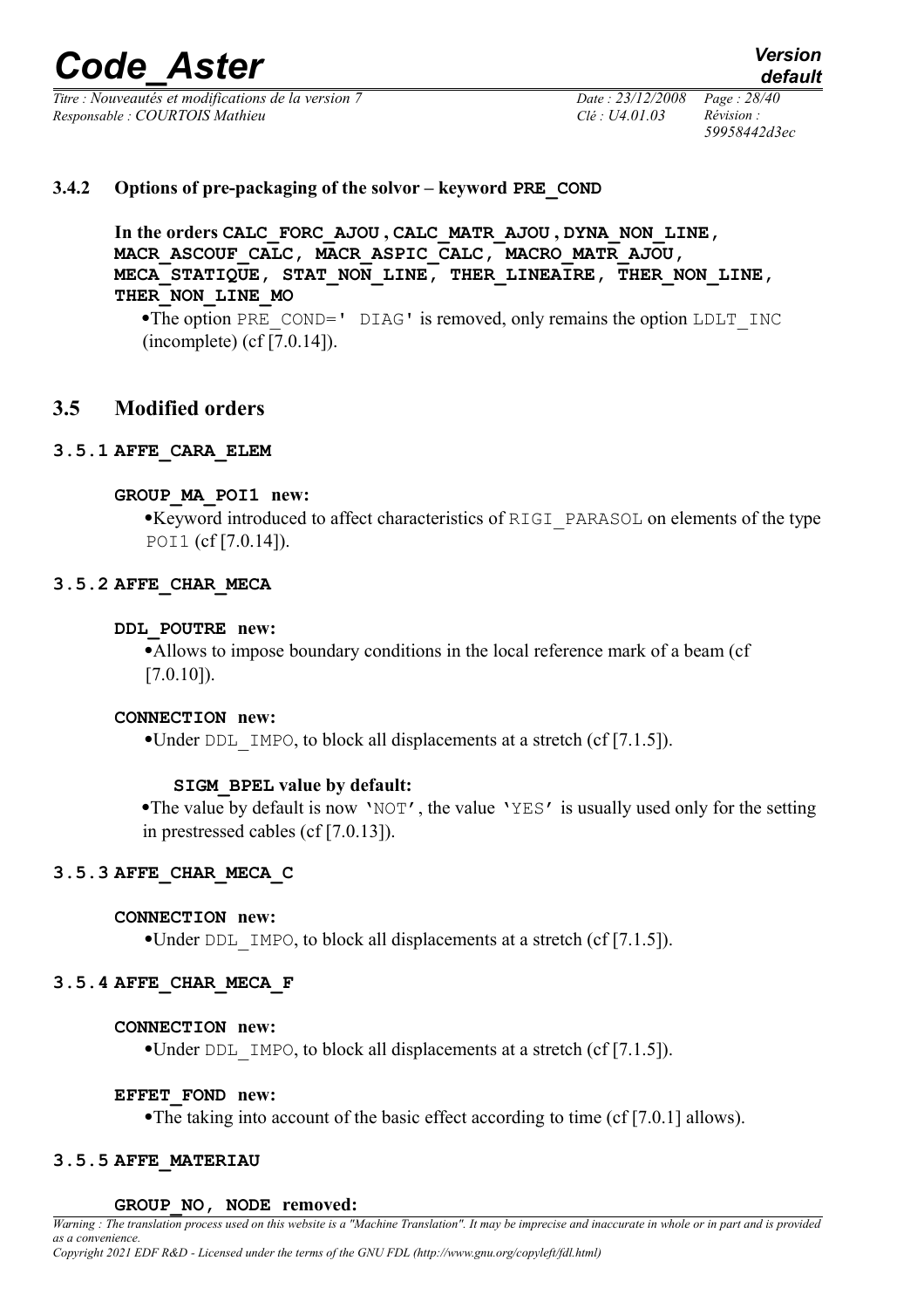*Titre : Nouveautés et modifications de la version 7 Date : 23/12/2008 Page : 29/40 Responsable : COURTOIS Mathieu Clé : U4.01.03 Révision :* 

*59958442d3ec*

•The assignment is not possible that on meshs (cf [7.1.8]).

#### **3.5.6 AFFE\_MODELE**

#### **SHB8 new modeling:**

·New element of hull under-integrated without mode of blocking (cf [7.1.18]).

#### **AFFE modification:**

·possibility of providing a list under AFFE, with rule of overload (cf [7.1.18]).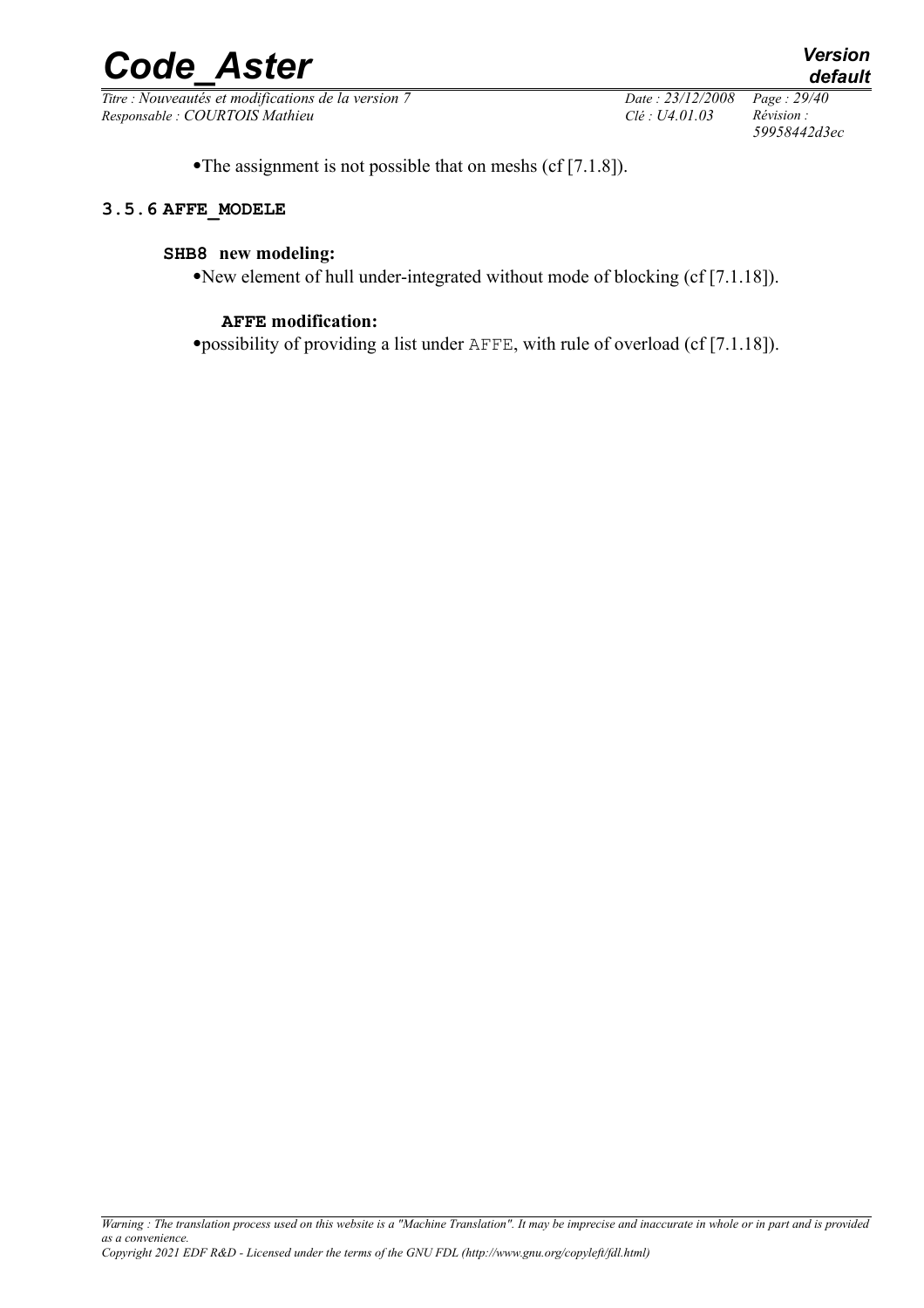*Titre : Nouveautés et modifications de la version 7 Date : 23/12/2008 Page : 30/40 Responsable : COURTOIS Mathieu Clé : U4.01.03 Révision :* 

*59958442d3ec*

#### **3.5.7 CALC\_ELEM**

#### **EQUI\_ELNO\_SIGM different method of calculating:**

Equivalent constraints (Von Mises, Tresca,…) were calculated starting from the constraints extrapolated with the nodes. One calculates from now on the equivalent constraints by extrapolation of the constraints equivalent calculated to the points of Gauss (as for the internal variables). The only stress fields provided are thus SIEF ELGA DEPL into linear and SIEF ELGA into nonlinear.

On the other hand for the elements of hulls, the way of calculating of the equivalent constraints did not change: the user must calculate the stress field in a point thickness (SIGM\_ELNO\_DEPL into linear and SIGM\_ELNO\_COQU into nonlinear), and the option EQUI ELNO SIGM calculate the invariant of this field to the nodes.

#### **3.5.8 CALC\_FATIGUE**

#### **CRITERION new possibility:**

• Addition of the criterion of DANG VAN (cf [7.0.7]).

**MODEL, GRID, GROUP\_MA, MESH, GROUP\_NO, NODE new:**

·Allow post-to treat with the nodes on part of the grid by using the method of plan critical (cf [7.1.7]).

#### **3.5.9 CALC\_FONC\_INTERP**

#### **VALE\_PARA replace VALE\_R ;**

#### **NOM\_PARA , NOM\_PARA\_FONC , VALE\_PARA\_FONC , LIST\_PARA\_FONC , INTERPOL\_FONC , PROL\_GAUCHE\_FONC , PROL\_DROITE\_FONC new:**

·Possibility of creating a tablecloth starting from a formula with two parameters (cf  $[7.0.14]$ .

·The order is not any more réentrante: it treats a function and produces a function or a tablecloth.

#### **3.5.10CALC\_FONCTION**

#### **ABS new:**

·Calculation the absolute value of a function (cf [7.0.14]).

#### **OPPOSITE new:**

·Calculation the reverse of a function (cf [7.0.14]).

#### **ECART\_TYPE new:**

·Calculation of the standard deviation of a function (cf [7.0.15]).

#### **3.5.11CALC\_G\_THETA\_T**

*Warning : The translation process used on this website is a "Machine Translation". It may be imprecise and inaccurate in whole or in part and is provided as a convenience.*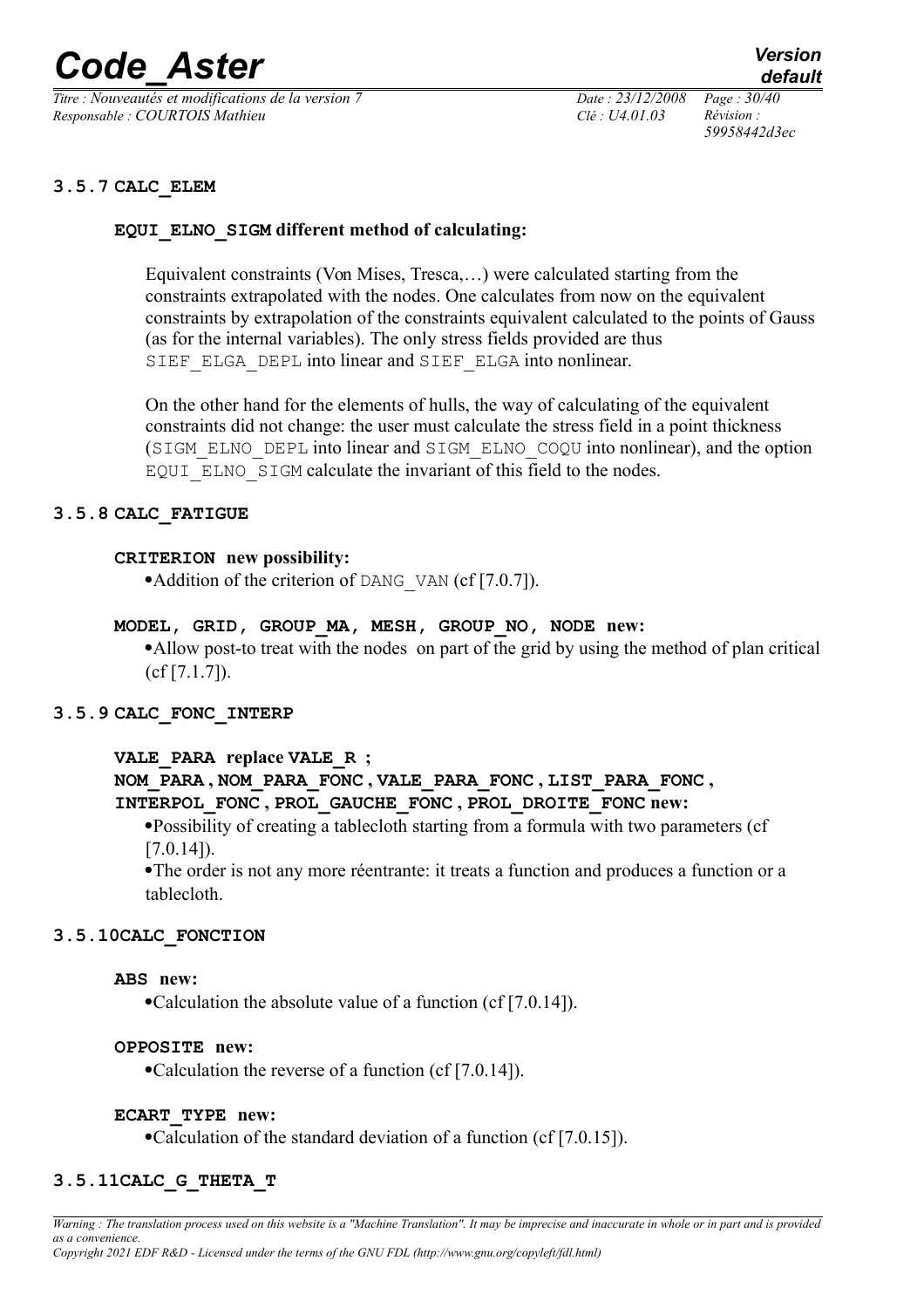*Titre : Nouveautés et modifications de la version 7 Date : 23/12/2008 Page : 31/40 Responsable : COURTOIS Mathieu Clé : U4.01.03 Révision :* 

*59958442d3ec*

# **CALC\_DG removed option:**

·The calculation of the derivative of G follows the standard formalism now (keyword SENSITIVITY) (cf [7.1.12]).

#### **3.5.12COMB\_SISM\_MODAL**

#### **TYPE\_COMBI replace TYPE :**

·Under the keywords factors COMB\_MULT\_APPUI and COMB\_DEPL\_APPUI. The possible choices are 'QUAD' and 'LINE', 'ABS' was removed (cf [7.0.14]).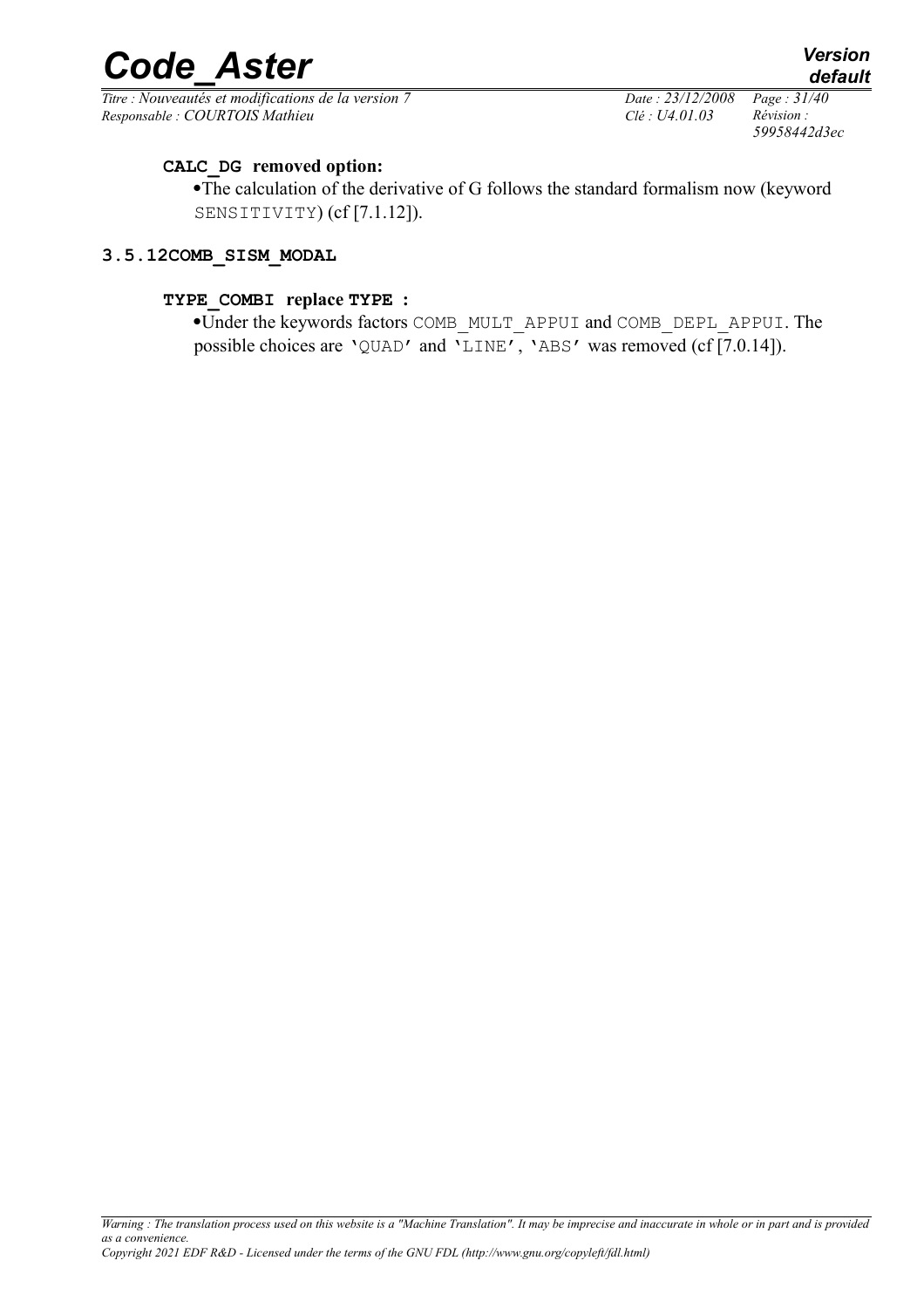*Titre : Nouveautés et modifications de la version 7 Date : 23/12/2008 Page : 32/40 Responsable : COURTOIS Mathieu Clé : U4.01.03 Révision :* 

*59958442d3ec*

#### **3.5.13CREA\_CHAMP**

#### **OPTION new:**

·Allows to initialize a field as if it had been created by such option (cf [7.0.15]).

#### **3.5.14CREA\_MAILLAGE**

#### **COQU\_VOLU new:**

·Create a voluminal grid starting from a surface grid and a thickness (cf [7.1.11]).

#### **LINE\_QUAD new:**

·Create a quadratic grid starting from a grid made up of linear elements (cf [7.0.5]).

# **QUAD\_TRIA3 new:**

·Create triangular meshs with three nodes starting from quadrangles (cf [7.1.9]).

#### **3.5.15 BEGINNING / CONTINUATION**

#### **HDF new:**

·To define the parameters for the reading of a base in format HDF (portable between machines) (cf [7.1.16]).

#### **3.5.16DEFI\_CABL\_BP**

#### **CONE new:**

·Allows to define a cone which will support the tension loads of the cable (cf [7.0.16]).

#### **Note:**

*It is now about an macro-order.*

#### **3.5.17DEFI\_GROUP**

#### **APPUI\_LACHE new:**

·The group of the meshs being based on a node or a group of nodes defines (releases: "containing at least a node of the group") (cf [7.1.10]).

# **TUNNEL new:**

·The group of the nodes contained in a tunnel defines describes by its axis and its ray (cf [7.0.16]).

#### **ALARM new:**

·Allows to disable the release of the alarms emitted normally by the order.

#### **Caution:**

*Must be used only by macro-orders which make sure in addition of the validity of the groups obtained.*

#### **3.5.18DEFI\_MATERIAU**

#### **BETON\_ECRO\_LINE new:**

*Warning : The translation process used on this website is a "Machine Translation". It may be imprecise and inaccurate in whole or in part and is provided as a convenience.*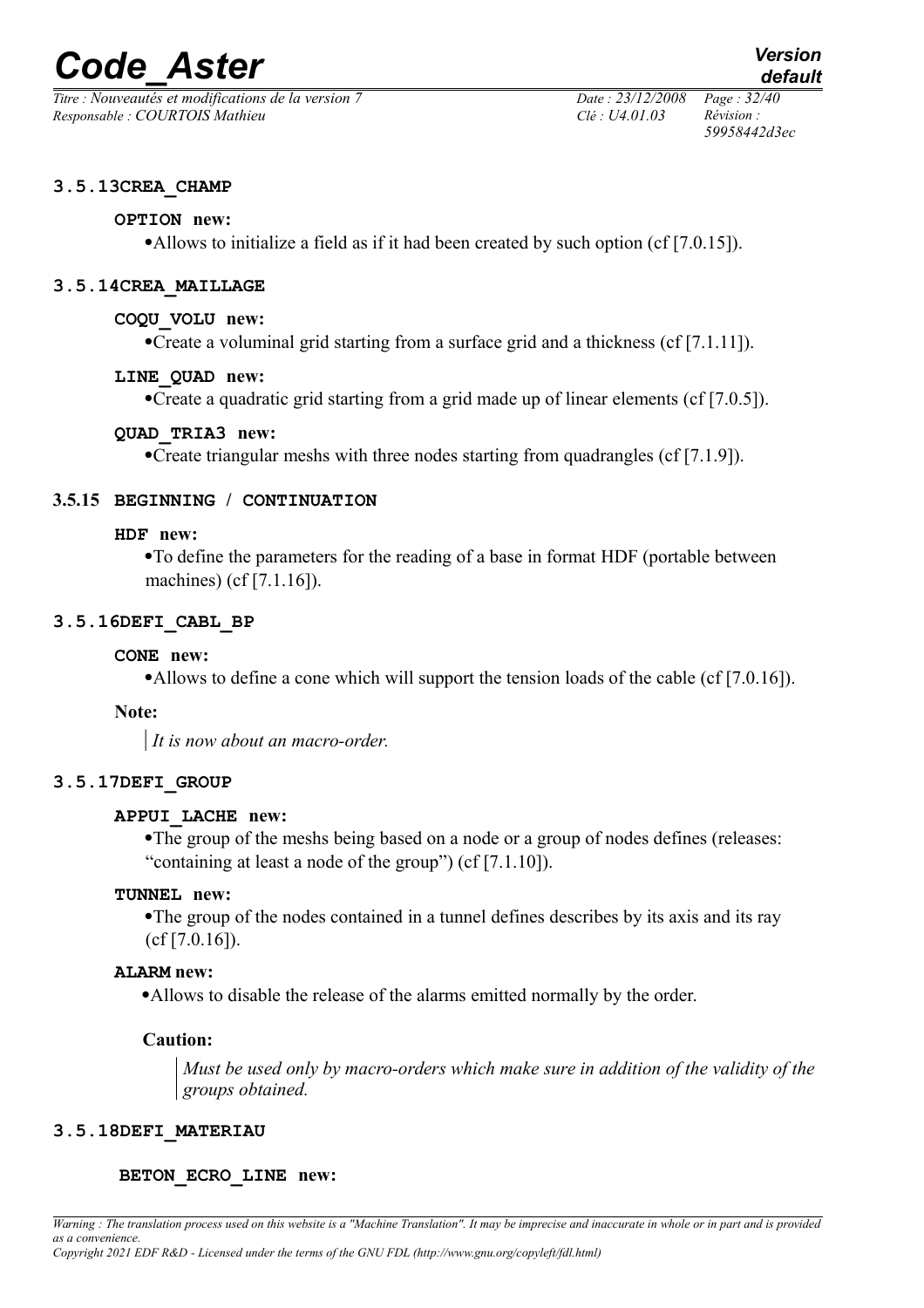*Titre : Nouveautés et modifications de la version 7 Date : 23/12/2008 Page : 33/40 Responsable : COURTOIS Mathieu Clé : U4.01.03 Révision :* 

*59958442d3ec*

·Taking into account of containment for the model ENDO\_ISOT\_BETON, one adds like parameter material SYC maximum constraint in simple compression (cf [7.0.17]).

### **BETON\_UMLV\_FP new:**

·Addition of a relation of behavior for the taking into account of the clean creep of the concrete (cf [7.0.4]).

#### **BPEL\_ACIER / SY becomes F\_PRG :**

• $F$  PRG is the guaranteed constraint of the maximum loading with rupture (cf [7.1.17]).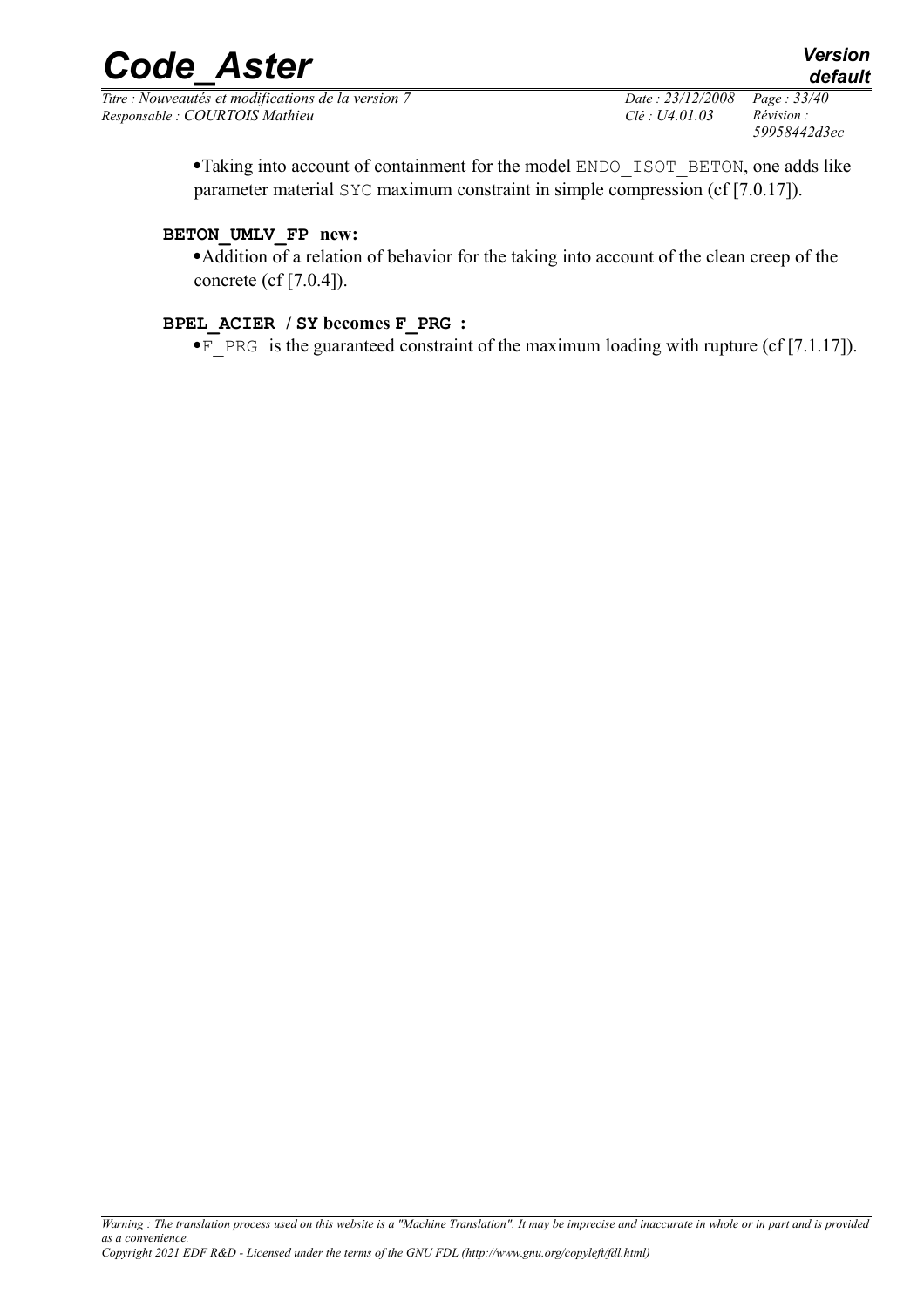*Titre : Nouveautés et modifications de la version 7 Date : 23/12/2008 Page : 34/40 Responsable : COURTOIS Mathieu Clé : U4.01.03 Révision :* 

*59958442d3ec*

# **COMP\_THM new:**

·Regrouping of the parameters required for a calculation THM according to the mixing rate used (cf [7.1.18]).

# **DIS\_CONTACT / ANGLE\_i and MOMENT\_i :**

·For the connection grid-pencil, one introduces the angles and moments function of the temperature and the fluence (cf [7.1.7]).

#### **In fatigue:**

·Addition of CRITERION of DANG\_VAN (cf [7.0.7]).

·For the criterion MATAKE, ENDU\_FT is replaced by COEF\_FLEX\_TORS.

#### **3.5.19TO DESTROY**

#### **OBJECT new:**

·Possibility of destroying objects associated with concepts inaccessible to the user (cf [7.1.9]).

#### **3.5.20 DYNA\_LINE\_TRAN and DYNA\_NON\_LINE**

#### **SENSITIVITY new:**

·Addition of the calculation of the derivative of the fields results compared to the data material or boundary conditions (cf [7.1.5] for DYNA LINE TRAN, [7.1.3] for DYNA NON LINE).

# **3.5.21END**

#### **HDF new:**

·To define the parameters for the writing of a base in format HDF (portable between machines) (cf [7.1.16]).

#### **3.5.22FORMULA**

# **ENTIRETY removed:**

·The whole formulas are henceforth prohibited (cf [7.0.17]).

# **3.5.23IMPR\_FICO\_HOMA**

There are changes of syntax in this procedure, called by MACR\_ADAP\_MAIL, which is thus not described here.

# **3.5.24IMPR\_RESU**

# **VERSION new:**

·Allows to specify the level of version of the files to format GMSH. With version 1.2 (available in the recent versions of GMSH), the quadrangles are not cut out any more in triangle, GMSH knowing to treat all the linear elements (cf [7.0.3]).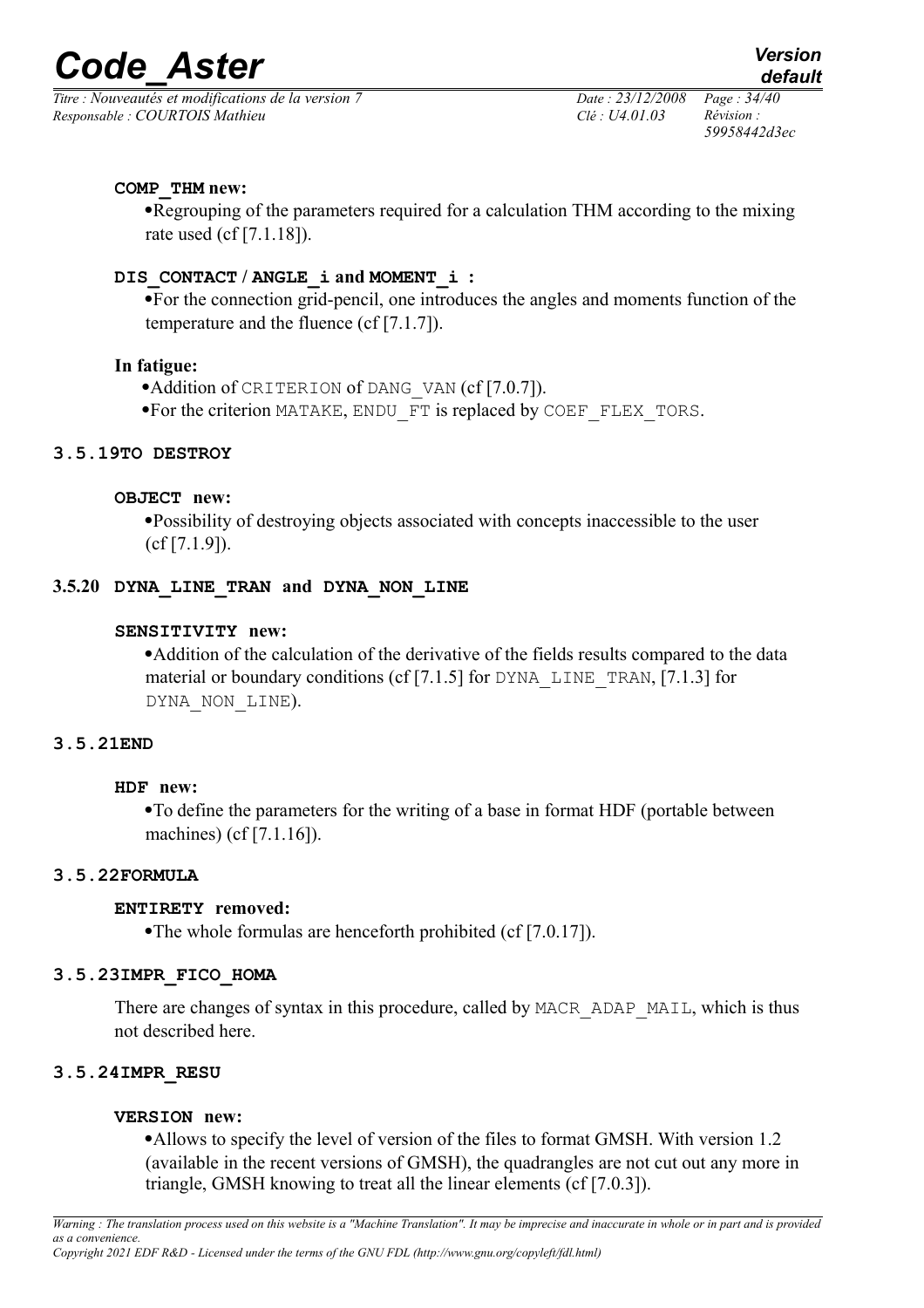*Titre : Nouveautés et modifications de la version 7 Date : 23/12/2008 Page : 35/40 Responsable : COURTOIS Mathieu Clé : U4.01.03 Révision :* 

*59958442d3ec*

# **3.5.25IMPR\_TABLE**

#### **TITRE\_TABLE new:**

·Possibility of defining a title during the impression of a table (cf [7.0.16]).

#### **3.5.26INCLUDE\_MATERIAU**

#### **UNITE\_LONGUEUR new:**

·Allows to use the data of the catalogue material with the millimetre like unit of length (cf  $[7.0.14]$ .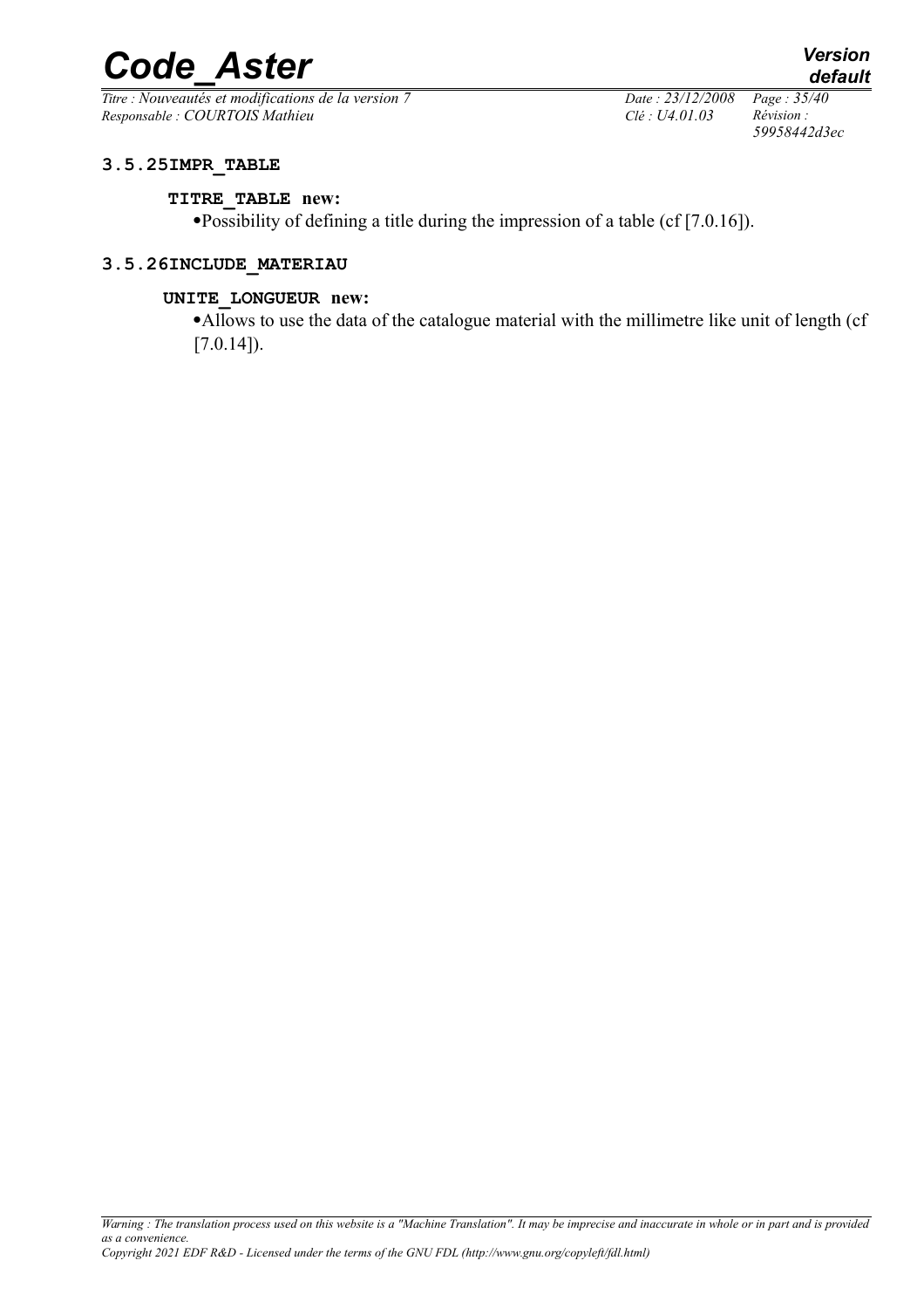*Titre : Nouveautés et modifications de la version 7 Date : 23/12/2008 Page : 36/40 Responsable : COURTOIS Mathieu Clé : U4.01.03 Révision :* 

*59958442d3ec*

#### **3.5.27LIRE\_CHAMP**

#### **INST new:**

·One can now locate it (S) field (S) with reading with the moment in a file with format MED (cf [7.1.10]).

#### **3.5.28LIRE\_RESU**

#### **FORMAT replace FORMAT\_IDEAS :**

·One specifies behind this keyword the format of reading: IDEAS or IDEAS\_DS58 (cf  $[7.0.13]$ .

#### **3.5.29MACR\_ADAP\_MAIL**

#### **NON\_SIMPLEXE new:**

·Acceptance of the quadrangular, hexahedral, pentaedric elements allows (which are not refined) in a grid subjected to Lobster (cf [7.1.10]).

#### **MAILLAGE\_FRONTIERE new:**

·Possibility of providing a grid for the follow-up of border (cf [7.1.10]).

#### **TYPE\_CHAM modification:**

•One now expects the same thing as in the order CREA\_CHAMP (cf  $[7.0.12]$ ).

#### **3.5.30MACR\_INFO\_MAIL**

#### **NON\_SIMPLEXE and MAILLAGE\_FRONTIERE new:**

·See MACR\_ADAP\_MAIL.

#### **3.5.31MECA\_STATIQUE**

#### **INST\_FIN new:**

·The operator is now réentrant to be able to treat long transients (cf [7.1.8]).

#### **3.5.32MODE\_ITER\_SIMULT**

#### **APPROACH new possibility:**

·Addition of the approach 'COMPLEX' to deal with the quadratic problem with the eigenvalues, for the strongly deadened cases for example (cf [7.0.12]).

#### **3.5.33MODI\_MAILLAGE**

#### **ORIE\_SHB8 new:**

•Allows to direct the elements of hull SHB8 (cf [7.1.18]).

#### **3.5.34MODI\_OBSTACLE**

*Warning : The translation process used on this website is a "Machine Translation". It may be imprecise and inaccurate in whole or in part and is provided as a convenience. Copyright 2021 EDF R&D - Licensed under the terms of the GNU FDL (http://www.gnu.org/copyleft/fdl.html)*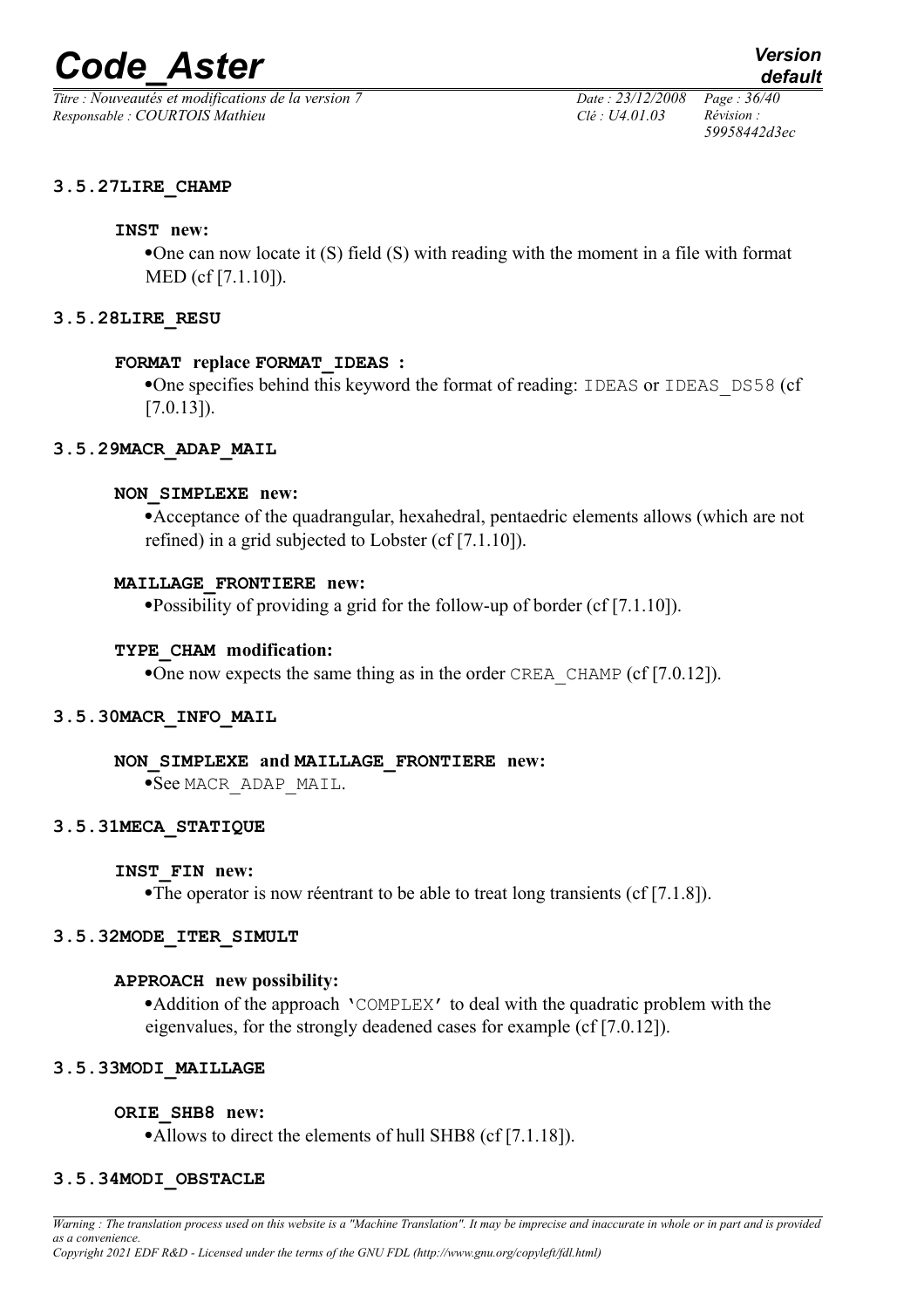*Titre : Nouveautés et modifications de la version 7 Date : 23/12/2008 Page : 37/40 Responsable : COURTOIS Mathieu Clé : U4.01.03 Révision :* 

# *default 59958442d3ec*

#### **TUBE\_NEUF removed:**

·The keyword was moved in the order POST\_USURE (cf [7.0.2]).

#### **3.5.35MODI\_REPERE**

#### **GROUP\_MA, MESH, GROUP\_NO, NODE new:**

•Allows to restrict the change of reference mark to part of the grid (cf [7.0.9]).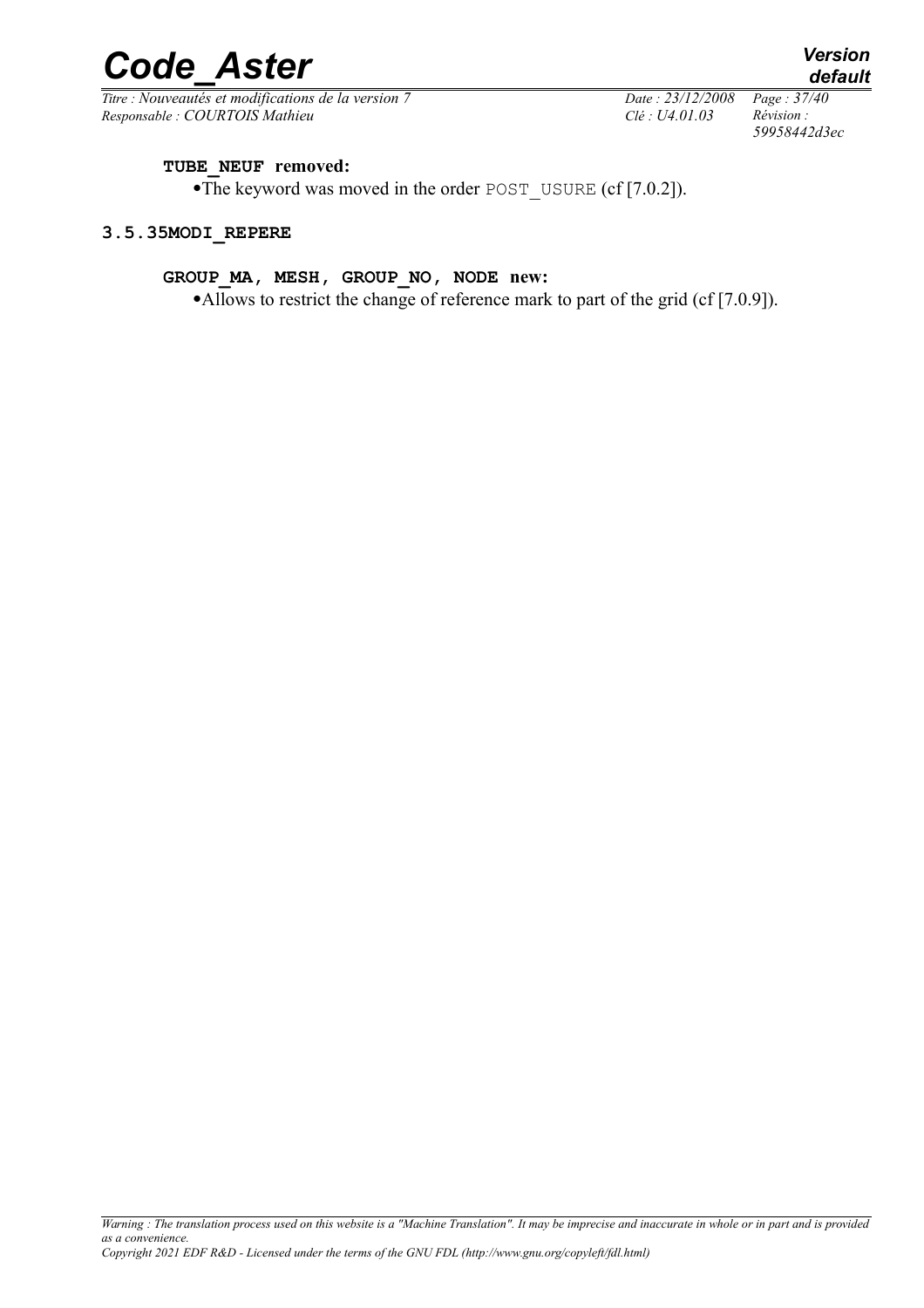*Titre : Nouveautés et modifications de la version 7 Date : 23/12/2008 Page : 38/40 Responsable : COURTOIS Mathieu Clé : U4.01.03 Révision :* 

*59958442d3ec*

*default*

#### **3.5.36PROJ\_CHAMP**

#### **SENSITIVITY new:**

•Allows to project fields derived from a grid on another (cf [7.1.10]).

#### **3.5.37POST\_USURE**

#### **TUBE\_NEUF new:**

•Allows to provide new values of wear (cf [7.0.2]).

#### **3.5.38POST\_RCCM**

#### **TYPE\_KE new**

·Offer two methods of calculating of That.

#### **3.5.39PRE\_GMSH**

#### **MODI\_QUAD removed:**

·This functionality is taken again in CREA\_MAILLAGE and applies to a grid *Aster* some is its origin  $(cf[7.0.6])$ .

#### **Note:**

*PRE\_GMSH is again a procedure.*

#### **3.5.40PRE\_IDEAS**

#### **CREA\_GROUP\_COUL new:**

•Allows to create or not the groups associated with the colors with IDEAS (cf [7.0.2]).

#### **3.5.41STAT\_NON\_LINE**

# RESI\_REFE\_RELA, SIGM\_REFE, EPSI\_REFE, FLUX\_THER\_REFE, **FLUX\_HYD1\_REFE, FLUX\_HYD2\_REFE new:**

·New method for the test of convergence compared to a value of reference defined for each size (cf [7.0.16]).

#### **SELECTION new:**

·Choice of parameter of piloting: NORM\_INCR\_DEPL, ANGL\_INCR\_DEPL, RESIDUE : one minimizes respectively the increment of displacement (defect), the angle between  $U^+$ and U<sup>-</sup>, the residue (cf  $[7.0.9]$ ).

#### **ETA\_PILO\_R\_MAX, ETA\_PILO\_R\_MIN, PROJ\_BORNES new:**

•Allow to define the terminals of the interval of research (cf [7.0.9]).

# **PAS\_MIN\_CRIT, ITER\_LINE\_CRIT, RHO\_MAX, RHO\_MIN, RHO\_EXCL new:**

·Terminals of linear research in the event of piloting (cf [7.0.9]).

#### **CRIT\_FLAMB new:**

•Research of the modes of buckling of a structure (cf [7.1.17]).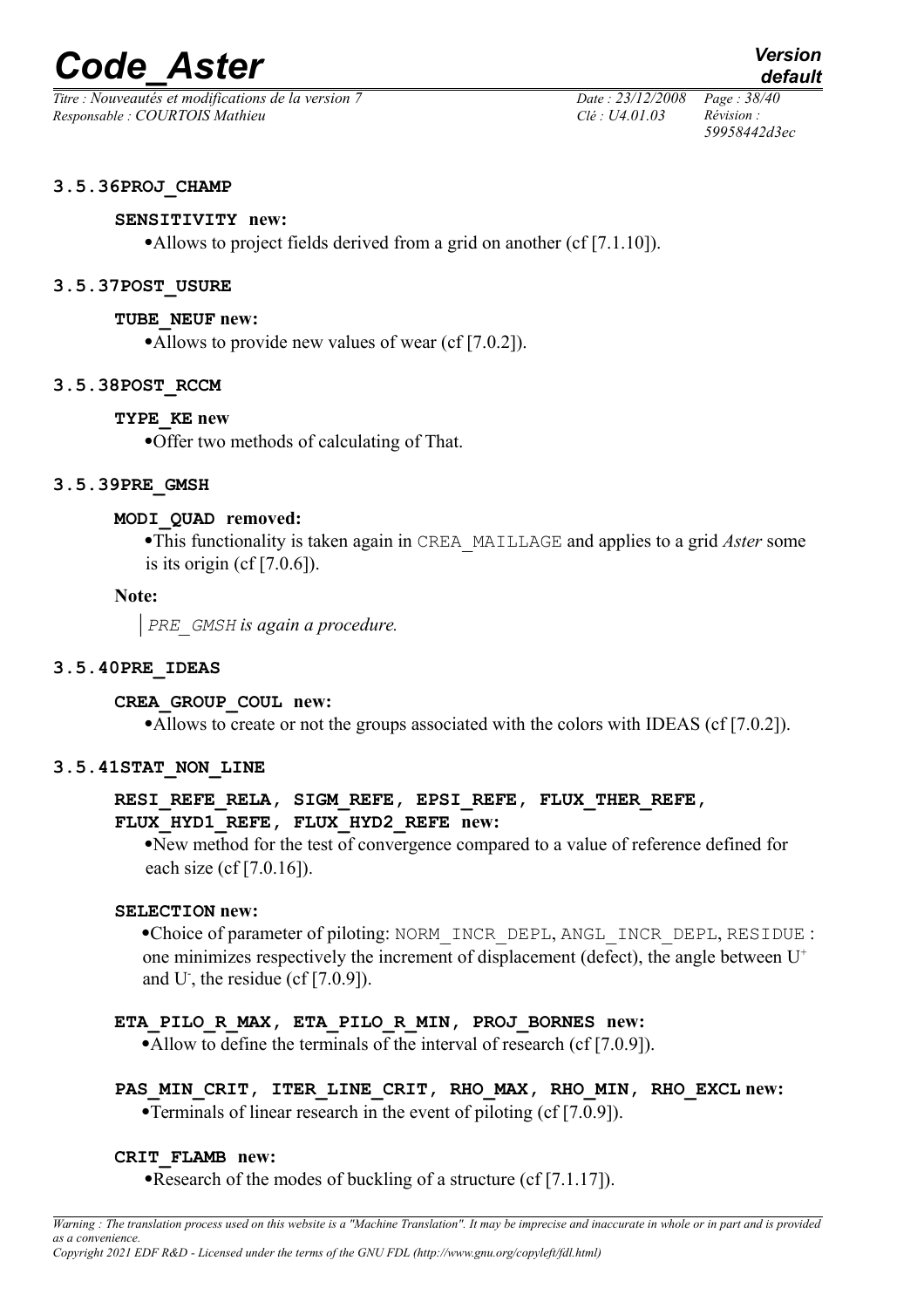*Titre : Nouveautés et modifications de la version 7 Date : 23/12/2008 Page : 39/40 Responsable : COURTOIS Mathieu Clé : U4.01.03 Révision :* 

*59958442d3ec*

#### **SENSITIVITY new:**

·Introduction of calculations of sensitivity into nonlinear (cf [7.1.3]).

#### **3.5.42TEST\_TABLE**

#### **SENSITIVITY new:**

•The test of the derived tables allows (cf [7.1.12]).